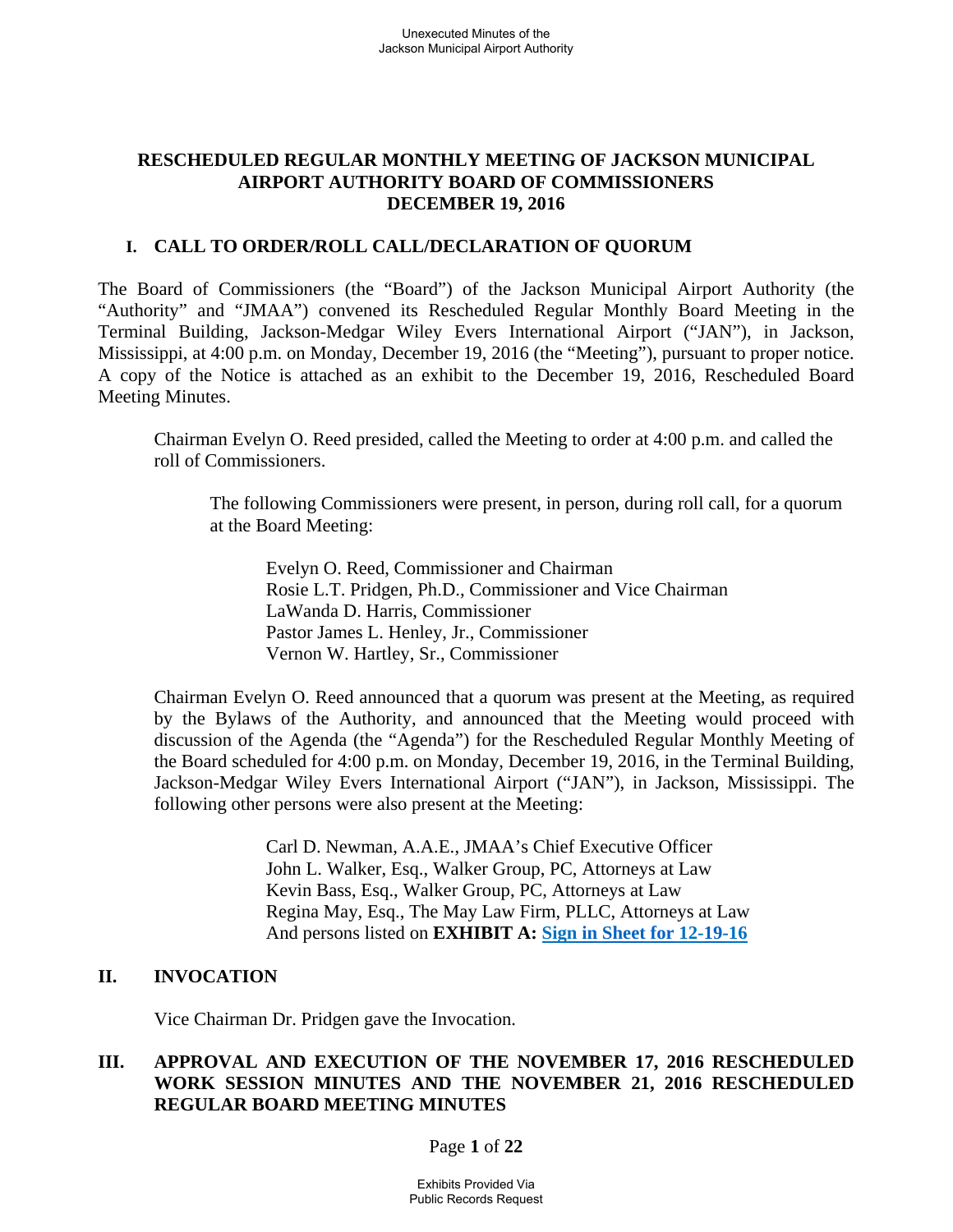- A. Rescheduled Work Session of the Board of Commissioners, November 17, 2016.
- B. Rescheduled Regular Meeting of the Board of Commissioners, November 21, 2016.

## **RESOLUTION CY-2016-169**

## **APPROVAL AND EXECUTION OF THE MINUTES OF THE NOVEMBER 17, 2016 RESCHEDULED WORK SESSION AND THE NOVEMBER 21, 2016 RESCHEDULED REGULAR BOARD MEETING**

After discussion and review and upon the motion made by Commissioner Hartley and seconded by Vice Chairman Dr. Pridgen, the Minutes of the Rescheduled Work Session, November 17, 2016, and the Rescheduled Board Meeting, November 21, 2016, were approved by the unanimous vote of the Commissioners, and the following resolution was made and entered.

**RESOLVED**, that the Board hereby approves the Minutes of the Rescheduled Work Session, November 17, 2016, and the Rescheduled Board Meeting, November 21, 2016, as presented, and directs that said Minutes be filed in the appropriate Minute Book and Records of the Authority.

Yeas: Harris, Hartley, Henley, Pridgen, Reed Nays: None Abstentions: None

December 19, 2016

### **IV. APPROVAL OF THE NOTICES OF THE RESCHEDULING OF THE DECEMBER 22, 2016 REGULAR MONTHLY WORK SESSION TO DECEMBER 15, 2016 AND THE RESCHEDULING OF THE DECEMBER 26, 2016 REGULAR MONTHLY BOARD MEETING TO DECEMBER 19, 2016**

- A. Notice of the Rescheduling of the December 2016 Monthly Work Session
- B. Notice of the Rescheduling of the December 2016 Regular Monthly Meeting

### **RESOLUTION CY-2016-170**

## **APPROVAL OF THE NOTICES OF THE RESCHEDULING OF THE DECEMBER 22, 2016 REGULAR MONTHLY WORK SESSION TO DECEMBER 15, 2016 AND THE RESCHEDULING OF THE DECEMBER 26, 2016 REGULAR MONTHLY BOARD MEETING TO DECEMBER 19, 2016**

After discussion and review, and upon the motion made by Vice Chairman Dr. Pridgen, seconded by Commissioner Hartley, and approved by the affirmative vote of all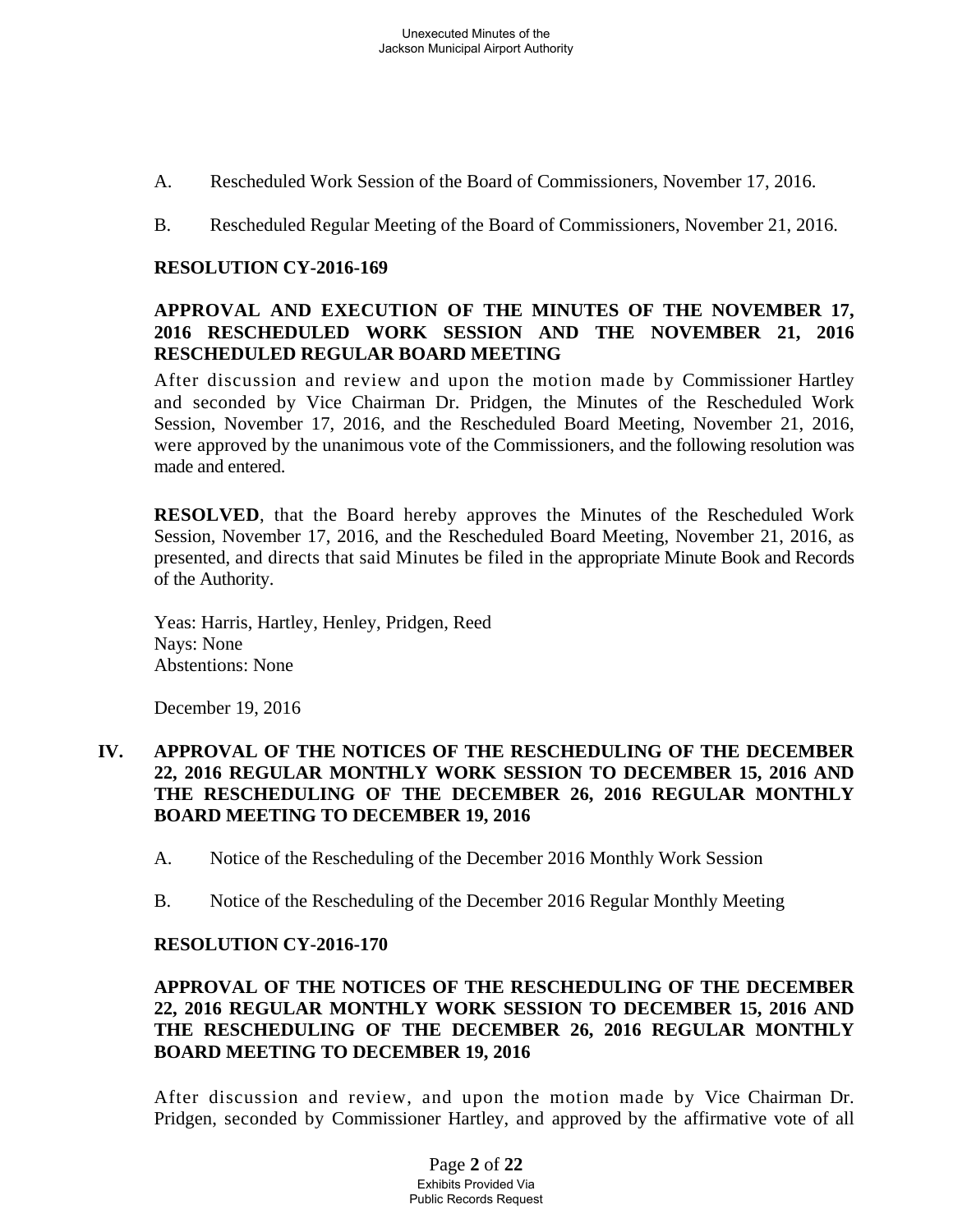Commissioners present, the following resolution was made and entered.

**RESOLVED**, that the Board hereby approves the Notices of the Rescheduling of the December 22, 2016, Regular Monthly Work Session to December 15, 2016, and the Rescheduling of the December 26, 2016, Regular Monthly Board Meeting to December 19, 2016.

Yeas: Harris, Hartley, Henley, Pridgen, Reed Nays: None Abstentions: None

December 19, 2016

# **V. PUBLIC COMMENTS**

Commissioner Pastor Henley addressed the Board as to the importance of the Commissioners being united, focused and diligent in carrying out their duties and responsibilities as Commissioners, in order for JMAA to achieve its mission, goals, and objectives. Further, he stated the Commissioners must always be mindful of the historical events that are responsible for them now serving as Commissioners, as they carry out their duties and responsibilities as Commissioners.

# **VI. REPORTS**

# **A. Report from the Chairman**

Chairman Reed offered thanks to everyone attending the meeting, including the Staff and Commissioners, for the accomplishments of JMAA during the 2016 calendar year. She stated that the year was full of challenges, and through it all, JMAA was able to accomplish some of the goals set for the year. Further, she announced that she is proud of the Staff and proud to sit on the JMAA Board of Commissioners. Moreover, she remains committed to making the Jackson-Medgar Wiley Evers International Airport, the airport of choice and continuing to work towards connecting Jackson to the word and the world to Jackson.

Chairman Reed then wished all in attendance a Merry Christmas and Happy Holidays.

# **B. Chief Executive Officer**

Mr. Newman wished a Merry Christmas to the Commissioners. He informed the Board that the traffic for the Christmas Holiday week is going to be slower than "normal" because schools closed earlier. He added that the traffic will increase after the Christmas Holiday and JMAA Staff stands ready to serve all persons using the airport during the Holiday giving them great customer service.

He then addressed comments to the Board, as he went through Agenda items and made

Page **3** of **22**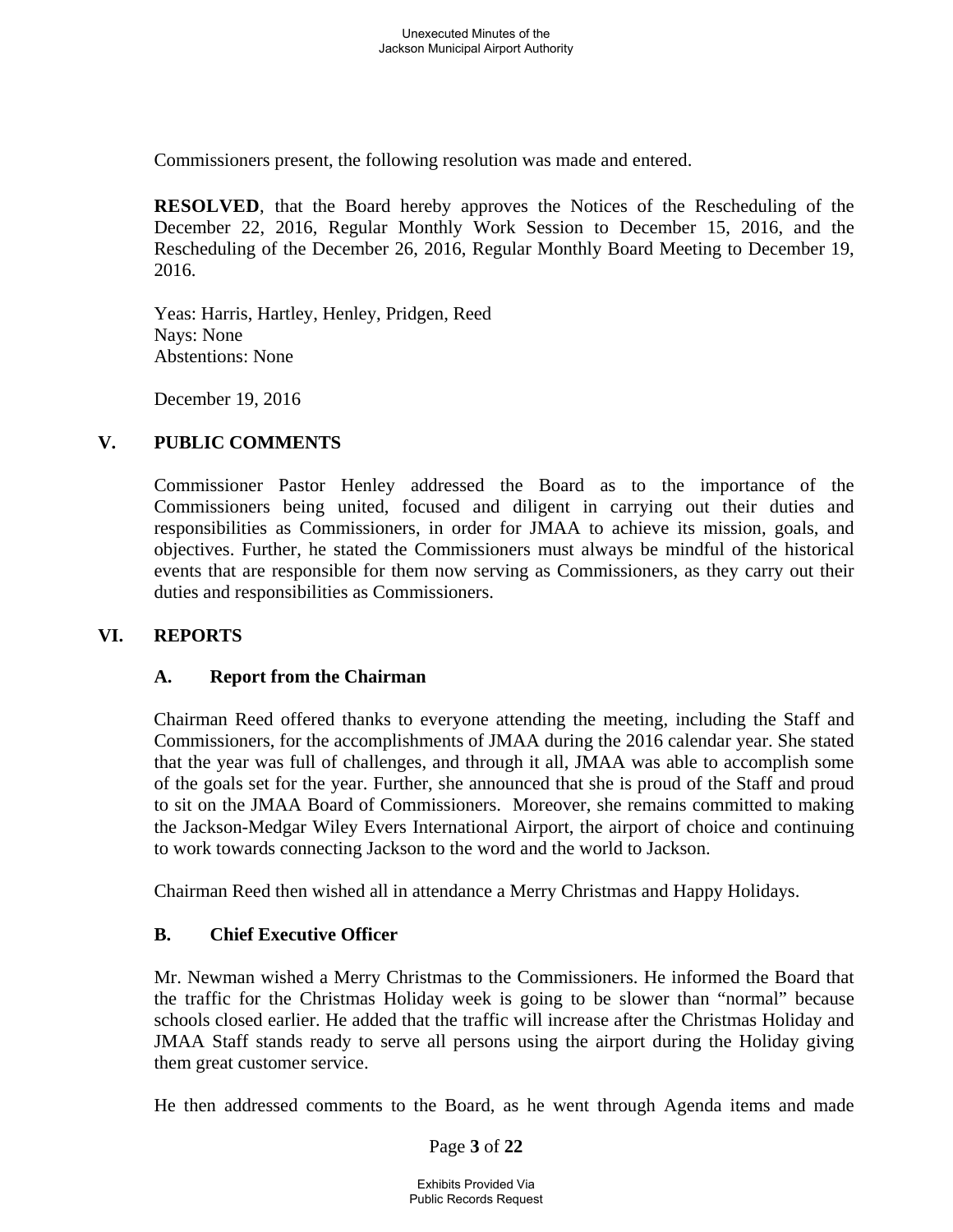references to supporting documentation in the Packet for the December 19, 2016, Rescheduled Regular Meeting ("Meeting Packet"). The Meeting Packet is attached as an exhibit to the December 2016, Rescheduled Regular Board Meeting Minutes.

|    | <b>Airport Project Manager Summary, Period Ending</b>    |  |
|----|----------------------------------------------------------|--|
| 2. | <b>Airport Activity Statistics Report, Period Ending</b> |  |

## **C. Attorney**

Attorney John L. Walker extended wishes for a Merry Christmas and Happy New Year to all person present.

Next, Attorney Walker announced that there was one (1) matter that he recommended the Board take up during an Executive Session. Therefore, he recommended that Chairman Reed present the matter for consideration at the appropriate time.

# **VII. ACTION ITEMS**

 $\overline{a}$ 

### **A. Financial Matters**

*1.* **Financial Reports for November 2016:**

|--|--|--|--|

*(b) Income Statement: Accept……………………………………...……..Page 29* 

# **RESOLUTION CY-2016-171**

# **RESOLUTION ACCEPTING/APPROVING NOVEMBER 2016 FINANCIAL REPORTS: BALANCE SHEET AND INCOME STATEMENT**

Upon motion by Vice Chairman Dr. Pridgen, seconded by Commissioner Hartley, the following **RESOLUTION** was made and approved by a unanimous vote (5-0-0).

**WHEREAS,** the Board of Commissioners (the "Board") of the Jackson Municipal Airport Authority (the "Authority") reviewed and considered the Authority's Balance Sheet and Income Statement ("the Financial Reports") for the month and period ending November 30, 2016, which were included in the Packet, at pages 27-31, and distributed to the Board prior to

<sup>&</sup>lt;sup>1</sup> The page numbers herein are the page numbers contained in the Meeting Packet which is attached as an Exhibit to the December 19, 2016 Rescheduled Regular Board Meeting Minutes.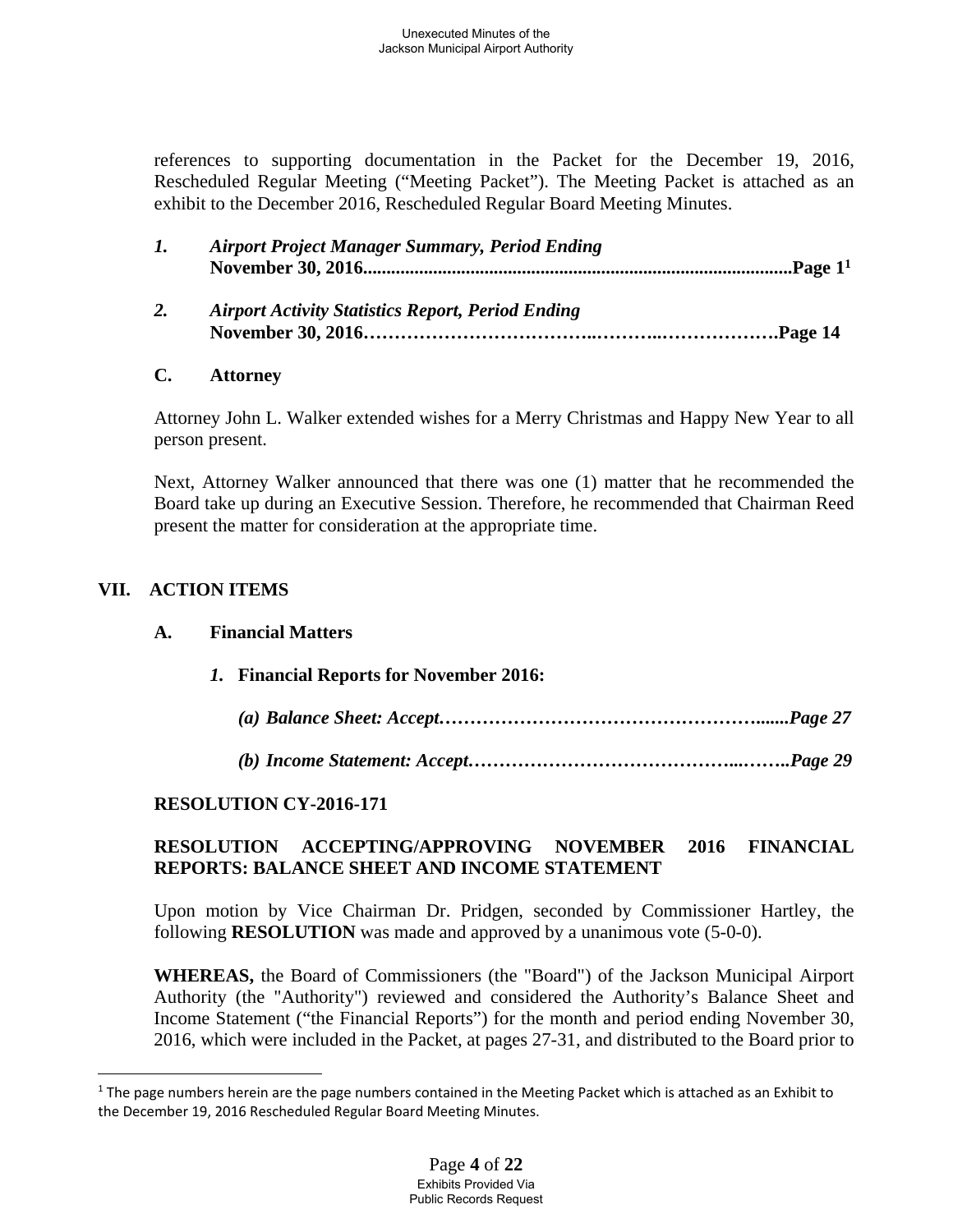the December 19, 2016 Rescheduled Monthly Meeting of the Board.

**IT IS, THEREFORE, RESOLVED** that the Board hereby accepts and approves the November 2016 Financial Reports: Balance Sheet and Income Statement for November 2016.

Yeas: Harris, Hartley, Henley, Pridgen, Reed Nays: None Abstentions: None

December 19, 2016

### **c. Claims Docket for November 2016: Approve…………………Page 32**

Commissioner Pastor Henley directed the Board's attention to Page 33 of the Packet, Claim No. 92772, a claim as to EJES Incorporated and requested information concerning the claim.

Ms. Arnetrius Branson, CFO, informed the Board that the EJES claim was for engineering work completed concerning the Hawkins Field South Apron.

Mr. Newman told the Board that the listed claim was not an additional payment related to the previously discussed issue with EJES.

# **RESOLUTION CY-2016-172**

## **RESOLUTION APPROVING THE CLAIMS DOCKET FOR THE MONTH AND PERIOD ENDING NOVEMBER 30, 2016**

Upon motion by Commissioner Hartley, seconded by Vice Chairman Dr. Pridgen, the following **RESOLUTION** was made and approved by a majority vote 3-1-1.

**WHEREAS**, the Board of Commissioners (the "Board") of the Jackson Municipal Airport Authority (the "Authority") has reviewed and considered the Authority's Claims Docket ("Claims") for the month and period ending November 30, 2016, which was included in the Packet, at pages 32-35, and was distributed to the Board prior to the December 19, 2016 Rescheduled Monthly Meeting of the Board.

**IT IS, THEREFORE, RESOLVED** that the Board hereby authorizes payment of the Claims in the amount of \$805,070.10.

Yeas: Hartley, Pridgen, Reed Nays: Henley Abstentions: Harris

December 19, 2016

Page **5** of **22**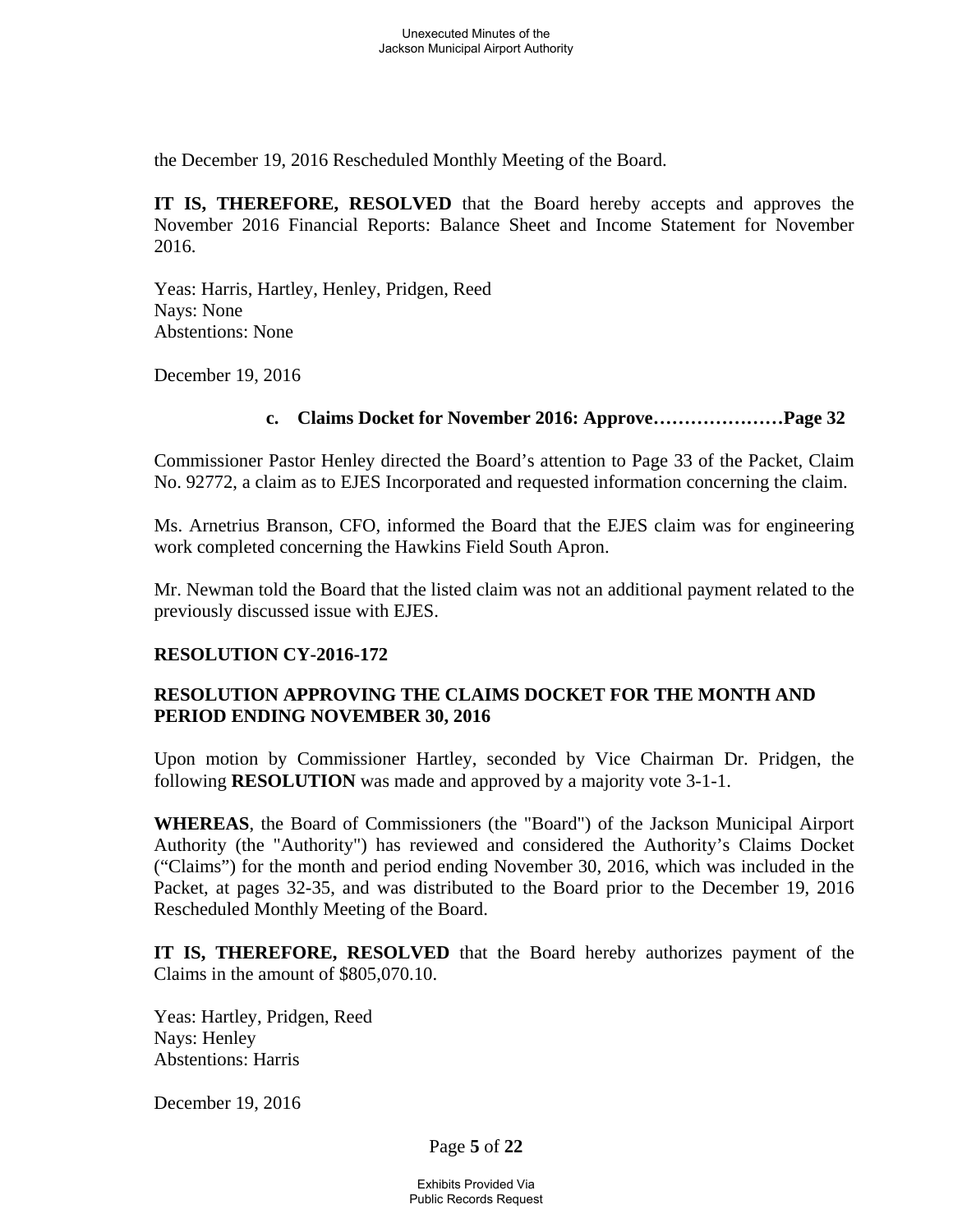# *2. Early Issues*

(a) Willie Silas Band Entertainment Services, JMAA: Approve Early Issue Payment……………………………………………………………..…Page 36

Mr. Newman, CEO, announced that the Staff is requesting authority to make an early issue payment of one (1) claim to the Willie Silas Band, which performed during the Holiday Concert on December 16, 2016.

Mr. Newman informed the Board that the Holiday Concert held this year was held in the same facility that it has been held in the past.

# **RESOLUTION CY-2016-173**

# **RESOLUTION AUTHORIZING AN EARLY ISSUE PAYMENT TO WILLIE SILAS BAND**

Upon motion by Vice Chairman Dr. Pridgen, seconded by Commissioner Hartley, the following **RESOLUTION** was made and approved by majority vote (3-2-0).

**WHEREAS,** the Board has considered the request of JMAA's Staff for the authority to make a payment of \$1,200.00, for entertainment services provided by the Willie Silas Band; and

**WHEREAS**, the Board finds that such request, which is fully explained in a Memorandum dated December 16, 2016, at page 36 of the Meeting Packet, ought to be granted.

**IT IS, THEREFORE, RESOLVED** that JMAA's Staff is authorized to pay the amount of \$1,200.00, for entertainment services provided by the Willie Silas Band. The Board finds that such request is fully explained in the Memorandum dated December 16, 2016, at page 36 of the Meeting Packet.

Yeas: Hartley, Pridgen, Reed Nays: Harris, Henley Abstentions: None

December 19, 2016

# **B. Construction Projects**

Mr. Newman announced that as to JMAA Project No. 014-11, Airport Security and Access Control Systems Improvements Project, Staff removed the project from the Agenda as Staff received a protest and will need to review the protest. Therefore, as to this matter, Staff will come back to the Board, probably next month.

> Page **6** of **22** Exhibits Provided Via Public Records Request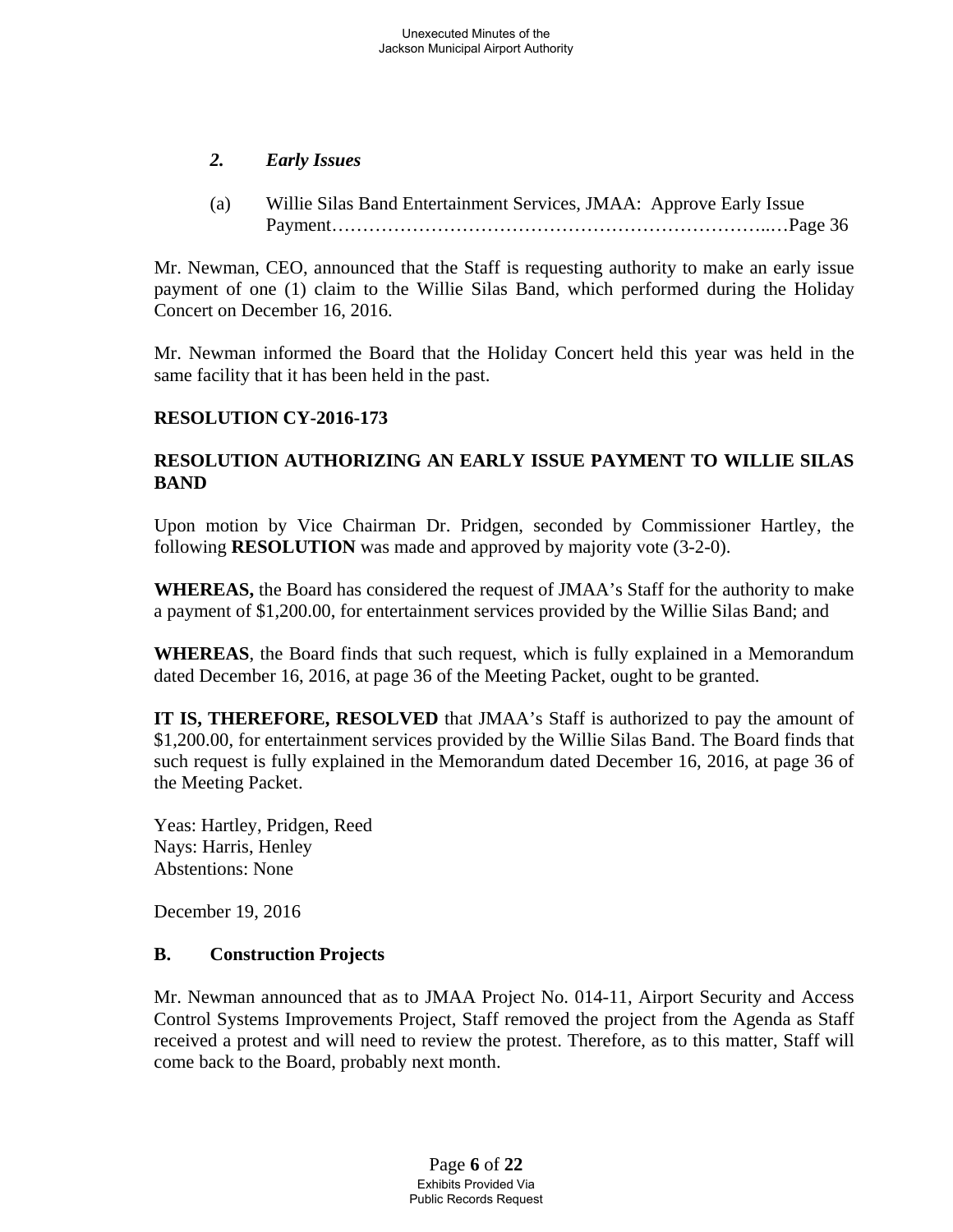Mr. Newman further informed the Board that documentation concerning the protest is included in MEMORANDUM NO. CEO 2017-04 and the attachments thereto, which has been distributed to each Board Member.

*1. Rehabilitation of Runway 11-29 at Hawkins Field Airport, HKS: Authorize Publication of Request for Qualifications……………………………..Page 37* 

# **RESOLUTION CY-2016-174**

# **RESOLUTION AUTHORIZING JMAA TO SOLICIT QUALIFICATIONS FOR ENGINEERING AND DESIGN SERVICES, NEGOTIATE A PROFESSIONAL SERVICES AGREEMENT, AND APPROVAL OF FEE AMOUNT**

Upon motion by Commissioner Hartley, seconded by Vice Chairman Dr. Pridgen, the following **RESOLUTION** was made and approved by unanimous vote.

**WHEREAS**, the Board has considered the request of JMAA's Staff for authority to: (i) publish a Request for Qualifications (RFQ) for engineering and design services; (ii) negotiate a professional services agreement with the most qualified firm; and (iii) provide construction administration and oversight fees not to exceed \$262,548.00; and

**WHEREAS**, the authority to perform (i), (ii) and (iii) above is contingent upon the receipt of both Multi-Modal Transportation Improvement Program ("MMTIP") Grant and Federal Aviation Administration Airport Improvement Program ("AIP") Grant funds, all in connection with the rehabilitation of Runway 11-29 at Hawkins Field Airport ("HKS"); and

**WHEREAS**, the Board finds that such requests, which are explained in the Memorandum dated November 2, 2016, found on pages 37-40 of the Meeting Packet, ought to be granted.

**IT IS, THEREFORE, RESOLVED** that JMAA's Staff is authorized to: (i) publish a Request for Qualifications (RFQ) for engineering and design services; (ii) negotiate a professional services agreement with the most qualified firm; and (iii) provide construction administration and oversight fees not to exceed \$262,548.00; and

**IT IS, THEREFORE, FURTHER RESOLVED** that the authority to perform (i), (ii) and (iii) above is contingent upon the receipt of both Multi-Modal Transportation Improvement Program ("MMTIP") Grant and Federal Aviation Administration Airport Improvement Program ("AIP") Grant funds; and

**IT IS, THEREFORE, FURTHER RESOLVED** that the Board finds that said requests are fully explained in the Memorandum dated November 2, 2016, found on pages 37-40 of the Meeting Packet.

Yeas: Harris, Hartley, Henley, Pridgen, Reed, Nays: None Abstentions: None

Page **7** of **22**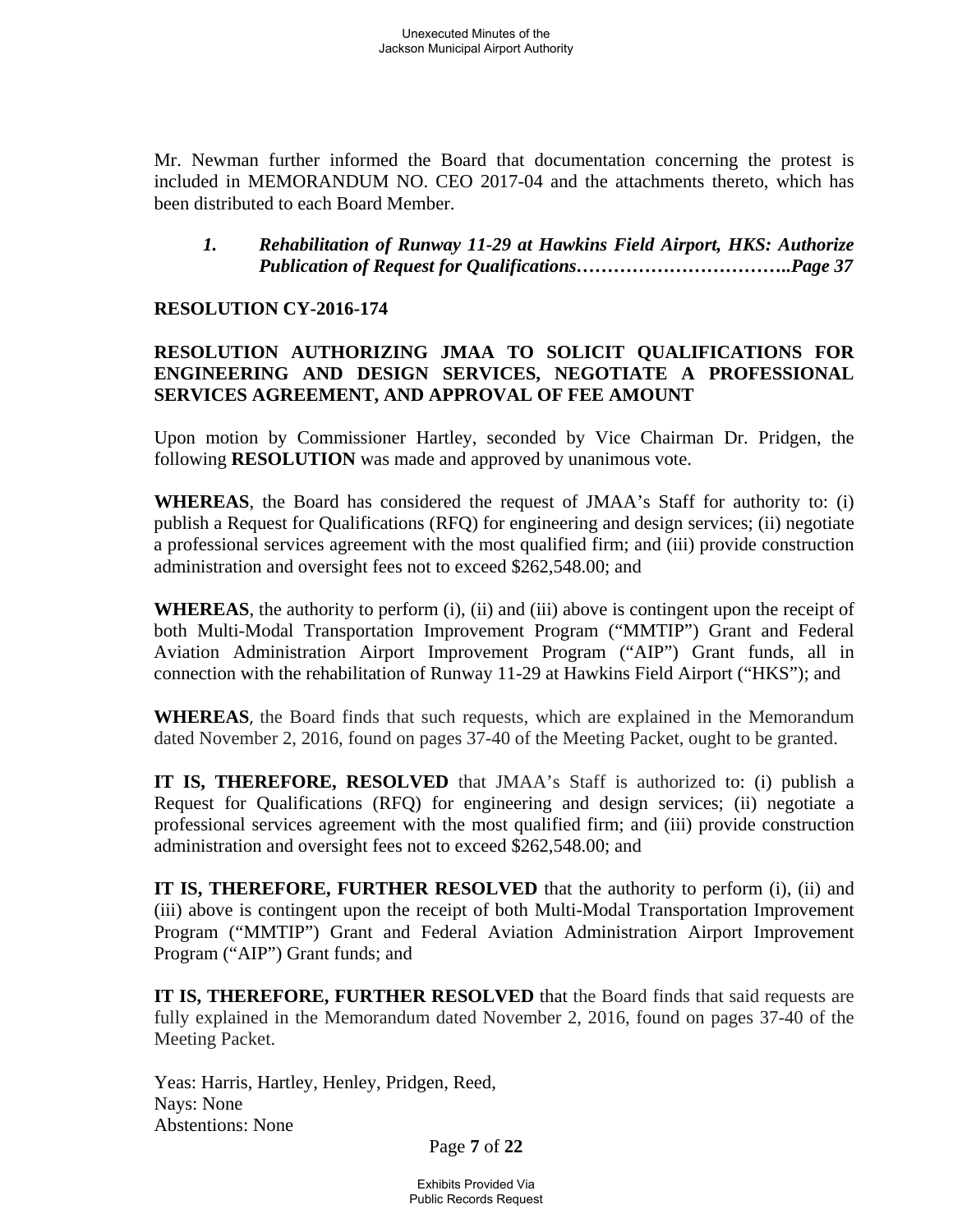December 19, 2016

## **C. Procurements**

# *1. Copier/Printer Lease Agreement, JMAA: Authorize Execution of Agreement (RJ Young Company, Inc.)….……………………………Page 41*

Vice Chairman Dr. Pridgen moved to approve Staff's request to execute an equipment rental agreement with Robert J. Young Company, LLC for the rental of four (4) combination printers and solicit RFPs for this service, the motion was then seconded by Commissioner Hartley.

Prior to any vote by the Commissioners, Commissioner Pastor Henley asked if the information concerning the cost analysis requested by him during the December 15, 2016, Rescheduled Work Session was complete and if the information would be provided.

Mr. Newman announced to the Board that Staff will secure the information requested. Therefore, he requested that Chairman Reed proceed with other items on the Agenda and return to this item once Staff provides the requested information to the Commissioners. After further discussion, the Board determined that the best course of action was to table this request, move forward with the Agenda, and remove this item from the table after Staff has provided the above requested information to the Board.

# **RESOLUTION CY-2016-175**

# **RESOLUTION TABLING THE MOTION TO AUTHORIZE STAFF TO EXECUTE AN EQUIPMENT RENTAL AGREEMENT WITH ROBERT J. YOUNG, LLC DBA AS RJ YOUNG COMPANY, INC ("RJ YOUNG")**

Upon motion by Vice Chairman Dr. Pridgen, seconded by Commissioner Hartley, the following **RESOLUTION** was made and approved by majority vote 4-0-1.

**WHEREAS**, the Board has requested additional information as to the rental agreement with RJ Young; and

**WHEREAS**, a motion to authorize Staff to execute an equipment rental agreement with RJ Young has been moved and seconded by the Board of Commissioners; and

**WHEREAS**, the Board desires to review the requested information prior to authorizing execution of the equipment rental agreement; and

**WHEREAS**, the Board will table the current motion to authorize Staff to execute an equipment rental agreement with RJ Young.

**IT IS, THEREFORE, RESOLVED** that the current motion to authorize Staff to execute an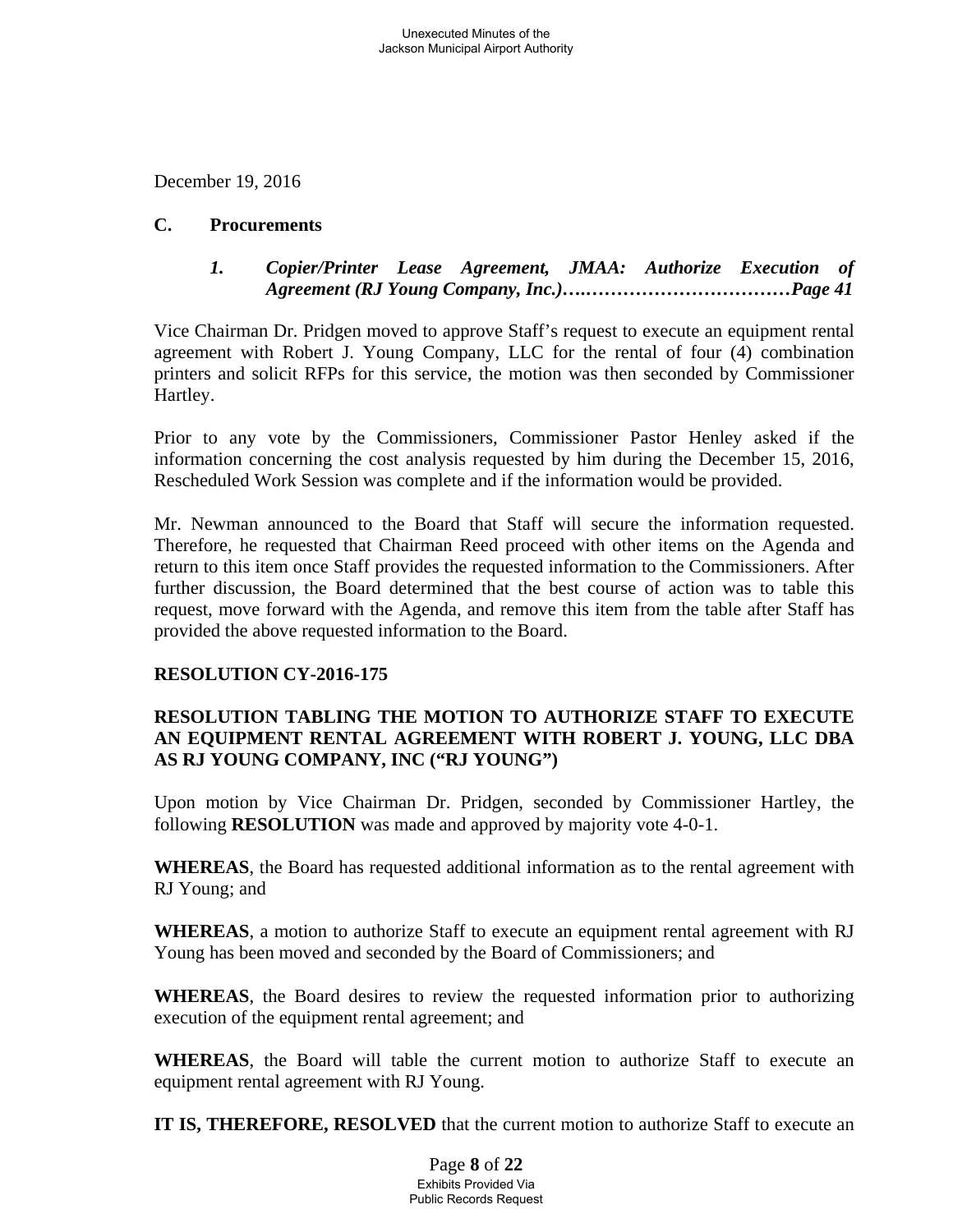equipment rental agreement with RJ Young is tabled.

Yeas: Hartley, Henley, Pridgen, Reed Nays: None Abstentions: Harris

December 19, 2016

### **D. Grants**

None

### **E. Other Matters**

*1. Shoe Shine Concession at Jackson-Medgar Wiley Evers International Airport, ("JAN"): Authorize Execution of Agreement (Darrell Cousin d/b/a The Shoe Shine Doctor…………………………………………...…...Page 44* 

### **RESOLUTION CY-2016-176**

# **RESOLUTION AUTHORIZING EXECUTION OF A CONCESSIONS AGREEMENT WITH DARRELL COUSIN FOR SHOE SHINE SERVICES**

Upon motion by Commissioner Hartley, seconded by Vice Chairman Dr. Pridgen, the following **RESOLUTION** was made and approved by unanimous vote.

**WHEREAS**, the Board has considered Staff's request for authority to enter into a Concessions Agreement to provide shoe shine services with Mr. Darrell Cousin, doing business as the Shoe Shine Doctor ("Cousin"), an African American owned and operated sole proprietorship, based in Jackson, Mississippi; and

**WHEREAS**, the proposed term of the agreement will be for two (2) calendar years, beginning upon execution of the contract agreement, with the Jackson Municipal Airport Authority ("JMAA") having the option to offer a renewal for two (2) additional years; and

**WHEREAS**, Cousin will lease two (2) shoe shine locations at the Jackson-Medgar Wiley Evers International Airport, one in each concourse, and pay JMAA \$100 per month for each sixty-square foot location, as terminal rent. The annual amount is \$1,200.00 for each location, or \$2,400.00 annually, for the two (2) locations; and

**WHEREAS,** the Board finds that such request, which is explained in the Memorandum dated November 28, 2016, found on pages 44-45 of the Meeting Packet, ought to be granted.

**IT IS, THEREFORE, RESOLVED** that JMAA's Staff is authorized to execute a Concessions Agreement to provide shoe shine services with Mr. Darrell Cousin, doing

Page **9** of **22**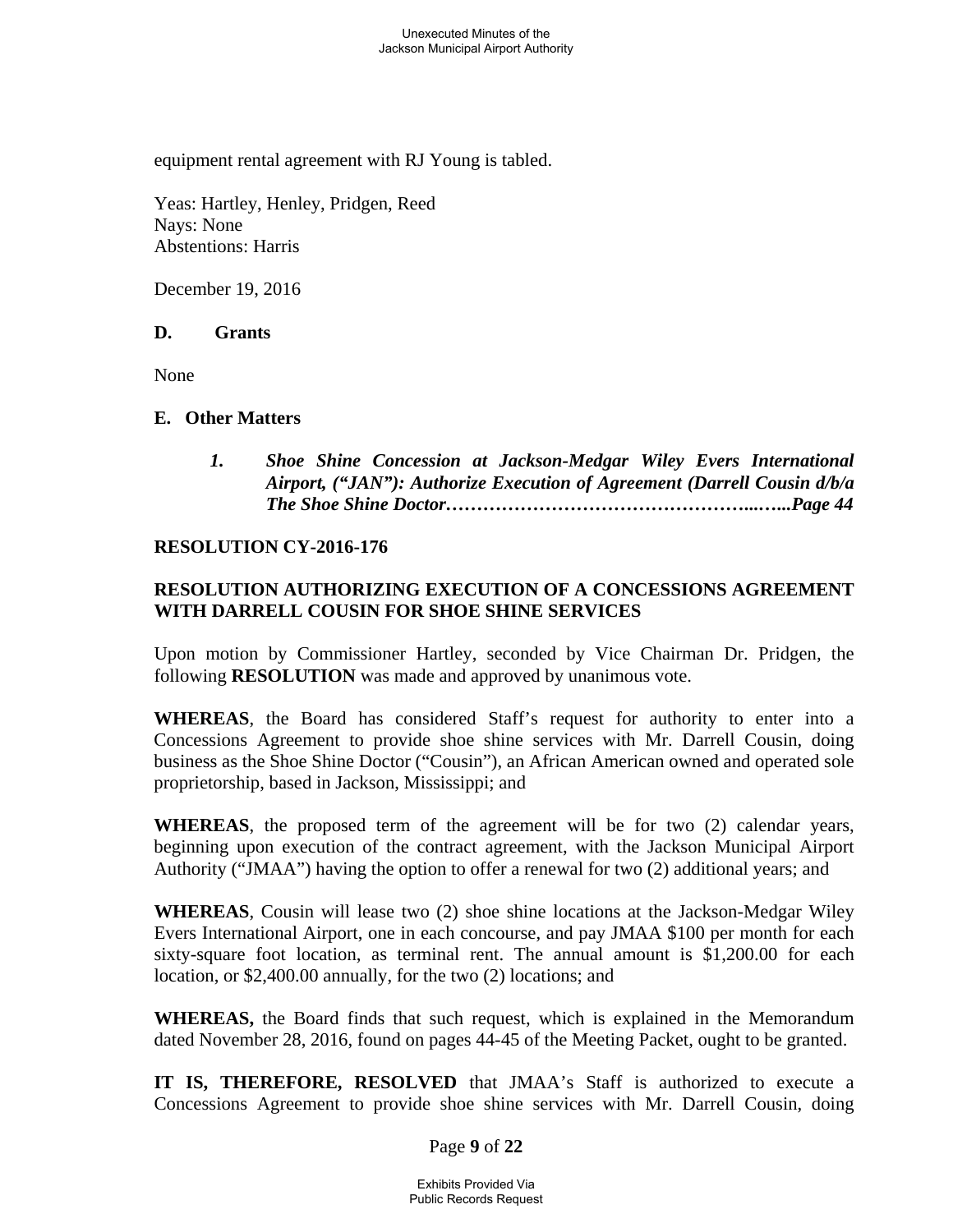business as the Shoe Shine Doctor ("Cousin"), an African American owned and operated sole proprietorship, based in Jackson, Mississippi; and

**IT IS, THEREFORE, FURTHER RESOLVED** that the proposed term of the agreement will be for two (2) calendar years, beginning upon execution of the contract agreement, with the Jackson Municipal Airport Authority ("JMAA") having the option to offer a renewal for two (2) additional years; and

**IT IS, THEREFORE, FURTHER RESOLVED** that Cousin will lease two (2) shoe shine locations at the Jackson-Medgar Wiley Evers International Airport, one in each concourse, and pay JMAA \$100 per month for each sixty-square foot location, as terminal rent. The annual amount is \$1,200.00 for each location, or \$2,400.00 annually, for the two (2) locations; and

**IT IS, THEREFORE, FURTHER RESOLVED** that the Board finds that such request is fully explained in the Memorandum dated November 28, 2016, found on pages 44-45 of the Meeting Packet.

Yeas: Hartley, Henley, Pridgen, Reed, Harris Nays: None Abstentions: None

December 19, 2016

 *2. Operating Permit and Lease Agreement, JAN: Authorize Execution of Agreement (PHI, Inc.)...........................................................................Page 46* 

# **RESOLUTION CY-2016-177**

# **RESOLUTION AUTHORIZING EXECUTION OF AN AIRPORT USE PERMIT FOR AIR TRANSPORTATION SERVICES AND LEASE AGREEMENT WITH PHI INC. (PHI)**

Upon motion by Vice Chairman Dr. Pridgen, seconded by Commissioner Hartley, the following **RESOLUTION** was made and approved by unanimous vote.

**WHEREAS**, the Board has considered Staff's request for authority to execute: (i) an Airport Use Permit authorizing PHI, Inc. ("PHI"), a Louisiana Corporation, to provide certain air transportation services; and (ii) a Lease Agreement ("Agreement") with PHI, Inc. for approximately 15,000 square feet of concrete aircraft parking ramp space at the Jackson-Medgar Wiley Evers International Airport (JAN); and

**WHEREAS**, the Lease Agreement will be month-to-month terms at a rental rate of \$.40 per square foot or \$500.00 per month for the JAN space; and

**WHEREAS,** the Board finds that such requests, which are explained in the Memorandum

Page **10** of **22** Exhibits Provided Via Public Records Request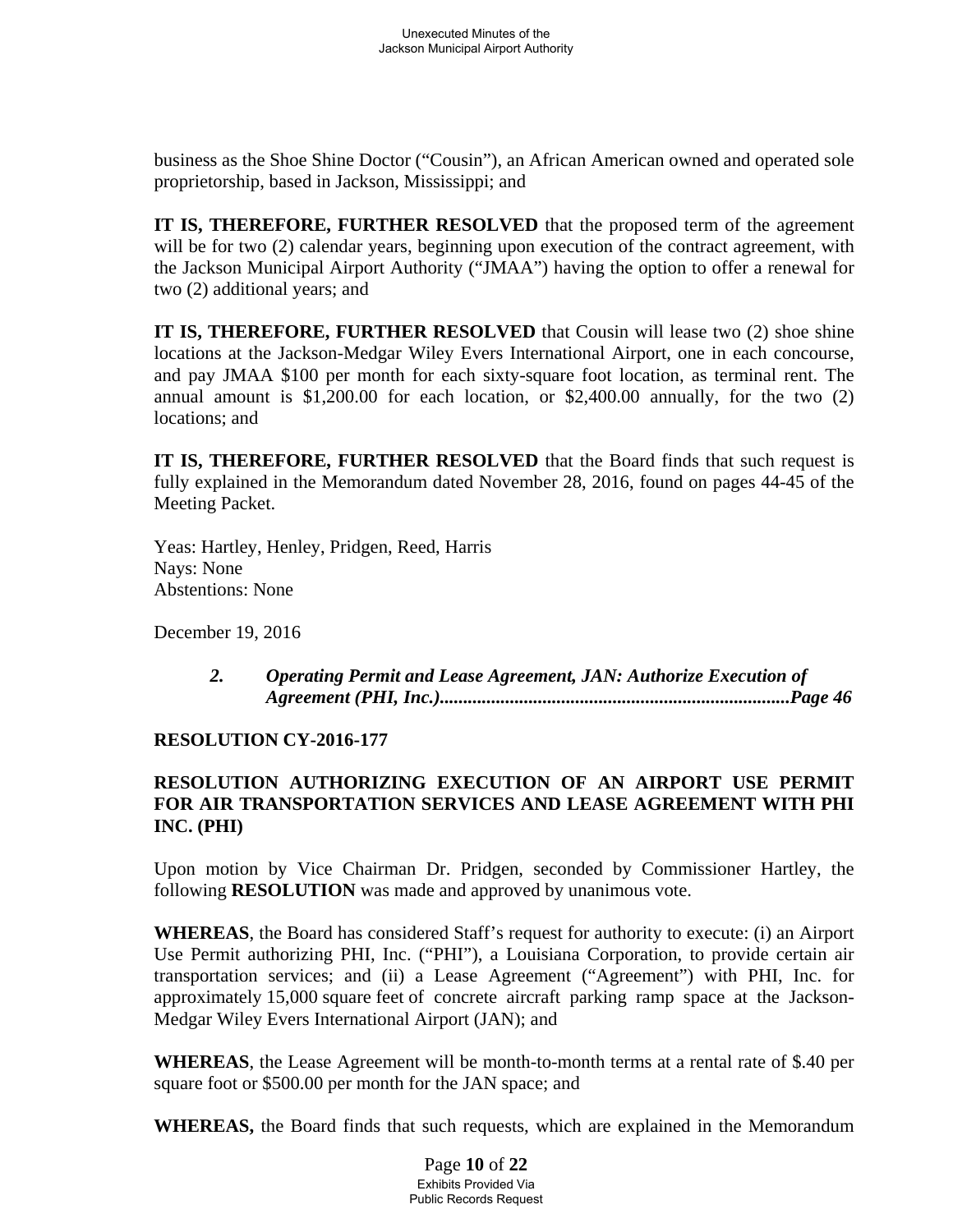dated November 28, 2016, found on pages 46-47 of the Meeting Packet, ought to be granted.

**IT IS, THEREFORE, RESOLVED** that JMAA's Staff is authorized to execute: (i) an Airport Use Permit authorizing PHI, Inc. ("PHI"), a Louisiana Corporation, to provide certain air transportation services; and (ii) a Lease Agreement ("Agreement") with PHI, Inc. for approximately 15,000 square feet of concrete aircraft parking ramp space at the Jackson-Medgar Wiley Evers International Airport (JAN); and

**IT IS, THEREFORE, FURTHER RESOLVED** that the Lease Agreement will be monthto-month terms at a rental rate of \$.40 per square foot or \$500.00 per month for the JAN space; and

**IT IS, THEREFORE, FURTHER RESOLVED** that the Board finds that such requests are fully explained in the Memorandum dated November 28, 2016, found on pages 46-47 of the Meeting Packet.

Yeas: Hartley, Henley, Pridgen, Reed, Harris Nays: None Abstentions: None

December 19, 2016

 **3.** *Amendment to Lease and Concession Agreement for the News and Gift Concession, JAN: Authorize Execution of Agreement (AMS-AJA Jackson J.V.)……………………………………………………………………Page 48* 

# **RESOLUTION CY-2016-178**

# **RESOLUTION AUTHORIZING AMENDMENT TO THE LEASE AND CONCESSION AGREEMENT FOR THE NEWS AND GIFT CONCESSIONS WITH AMS-AJA JACKSON J.V.**

Upon motion by Commissioner Hartley, seconded by Vice Chairman Dr. Pridgen, the following **RESOLUTION** was made and approved by unanimous vote.

**WHEREAS**, the Board has considered Staff's request for approval to amend the current News and Gift Concessions Agreement ("Agreement") with AMS-AJA Jackson J.V., ("AMS-AJA"), for AMS-AJA to provide self-service vending concessions at the Jackson-Medgar Wiley Evers International Airport. AMS-AJA is a joint venture comprised of Airport Management Services, a Delaware Limited Liability Company based in East Rutherford, New Jersey and AJA Management & Technical Services, Inc., a Mississippi Corporation, with its principal office located in Jackson, Mississippi; and

**WHEREAS**, AJA Management & Technical Services, Inc. is a Certified Disadvantaged Business Enterprise, and a 33% member of AMA-AJA; and

### Page **11** of **22**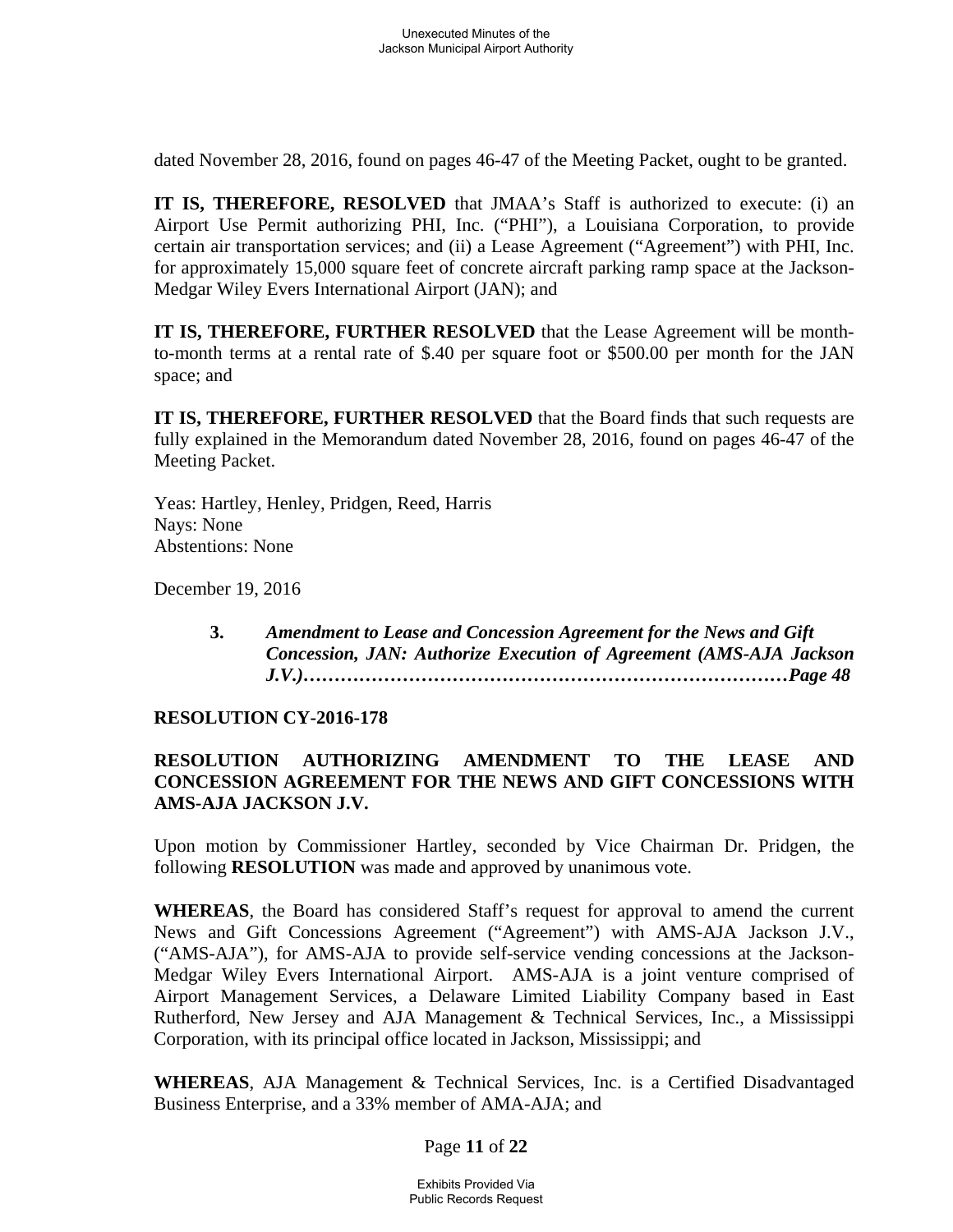**WHEREAS**, the Board finds that such request, which is explained in the Memorandum dated November 29, 2016, and the attached Amendment No. 2 to the News and Gift Concessions Agreement, found on pages 48-54 of the Meeting Packet, ought to be granted.

**IT IS, THEREFORE, RESOLVED** that JMAA's Staff is approved to amend the current News and Gift Concessions Agreement ("Agreement") with AMS-AJA Jackson J.V., ("AMS-AJA"), for AMS-AJA to provide self-service vending concessions at the Jackson-Medgar Wiley Evers International Airport. AMS-AJA is a joint venture comprised of Airport Management Services, a Delaware Limited Liability Company based in East Rutherford, New Jersey and AJA Management & Technical Services, Inc., a Mississippi Corporation, with its principal office located in Jackson, Mississippi; and

**IT IS, THEREFORE, FURTHER RESOLVED** that AJA Management & Technical Services, Inc. is a Certified Disadvantaged Business Enterprise and a 33% member of AMA-AJA; and

**IT IS, THEREFORE, FURTHER RESOLVED** that the Board finds that said request is fully explained in the Memorandum dated November 29, 2016, and the attached Amendment to the News and Gift Concessions Agreement, found on pages 48-54 of the Meeting Packet.

Yeas: Hartley, Henley, Pridgen, Reed, Harris Nays: None Abstentions: None

December 19, 2016

**4***. Utility Installation and Easement Agreements, JAN: Authorize Execution of Agreements (Telepak Networks, Inc.)………………………………...Page 55* 

### **RESOLUTION CY-2016-179**

# **RESOLUTION AUTHORIZING INSTALLATION AGREEMENT AND EXECUTION OF EASEMENT WITH TELPAK NETWORKS, INC.**

Upon motion by Commissioner Hartley, seconded by Vice Chairman Dr. Pridgen, the following **RESOLUTION** was made and approved by unanimous vote.

**WHEREAS**, the Board has considered Staff's request for authorization to enter into installation agreements and to execute an easement with Telepak Networks, Inc. ("TNI") to allow construction of a bored conduit pathway for underground fiber optic communications cable to property leased from the Jackson Municipal Airport Authority ("JMAA") to B.D. Aviation, LLC, a current tenant. (C-Spire Wireless is a sister company to Telepak Networks, Inc. Both C Spire Wireless and Telepak Networks, Inc. are subsidiaries of Telepex, Inc.); and

> Page **12** of **22** Exhibits Provided Via Public Records Request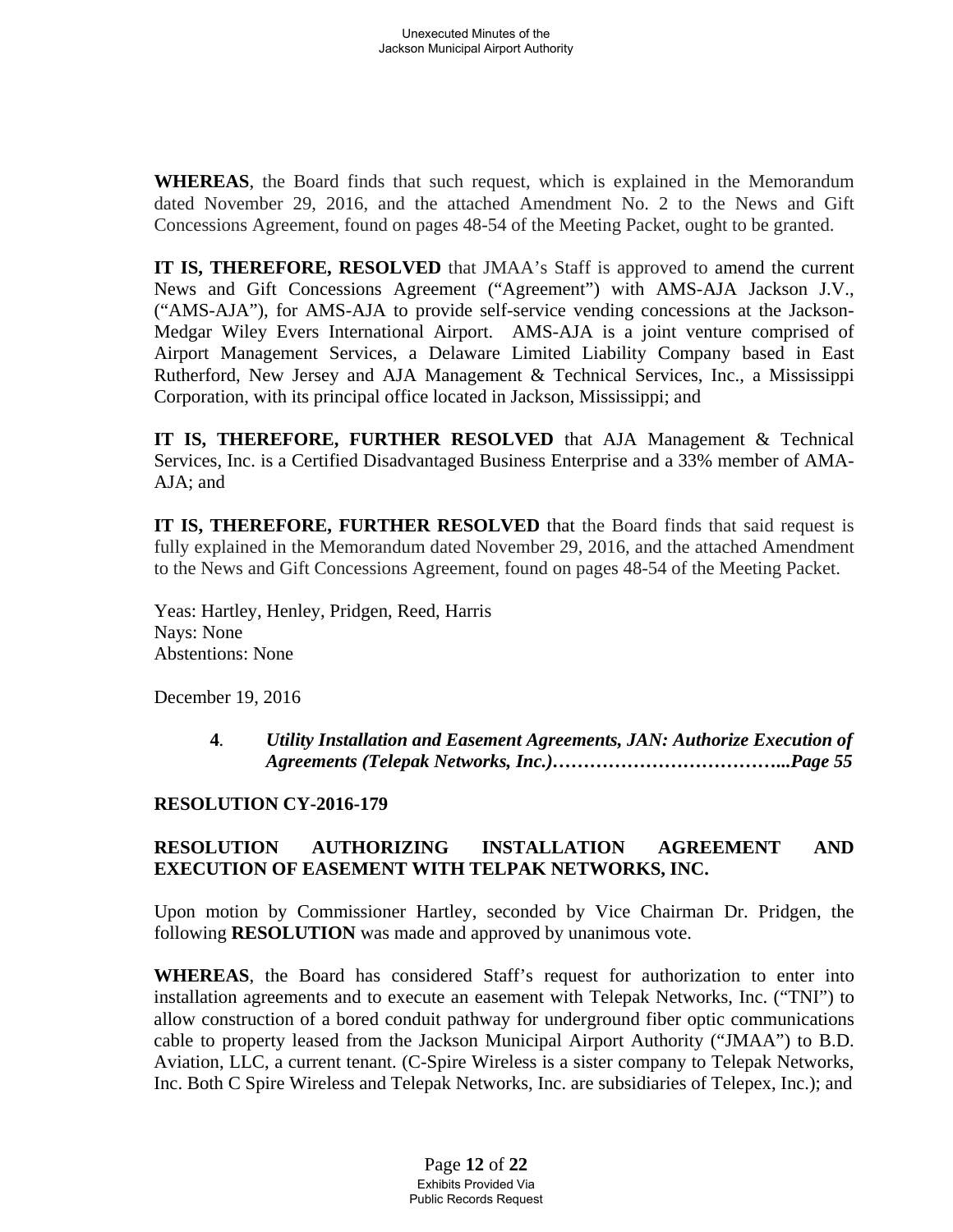**WHEREAS**, JMAA will retain the right to require TNI to relocate these utility easements, at JMAA's sole option and expense, to alternative locations on JMAA property should a relocation become necessary; and

**WHEREAS**, the Board finds that such requests, which are explained in the Memorandum dated December 2, 2016, along with the attached installation agreement, found on pages 55- 63 of the Meeting Packet, ought to be granted.

**IT IS, THEREFORE, RESOLVED** that JMAA's Staff is authorized to enter into installation agreements and to execute an easement with Telepak Networks, Inc. ("TNI") to allow construction of a bored conduit pathway for underground fiber optic communications cable to property leased from the Jackson Municipal Airport Authority ("JMAA") to B.D. Aviation, LLC, a current tenant. (C-Spire Wireless is a sister company to Telepak Networks, Inc. Both C Spire Wireless and Telepak Networks, Inc. are subsidiaries of Telepex, Inc.); and

**IT IS, THEREFORE, FURTHER RESOLVED** that JMAA will retain the right to require TNI to relocate these utility easements, at JMAA's sole option and expense, to alternative locations on JMAA property should a relocation become necessary; and

**IT IS, THEREFORE, FURTHER RESOLVED** that the Board finds that such requests are fully explained in the Memorandum dated December 2, 2016, along with the attached installation agreement, found on pages 55-63 of the Meeting Packet.

Yeas: Hartley, Henley, Pridgen, Reed, Harris Nays: None Abstentions: None

December 19, 2016

### **F. Service Agreements**

*1. Public Parking Revenue Control System (RCS): On-Call Repair Services, JAN: Approve Extension of Existing Agreement (Access Control Group)………………………………………………...……...………..Page 64* 

### **RESOLUTION CY-2016-180**

## **RESOLUTION AUTHORIZING AMENDMENT TO CURRENT ON-CALL REPAIR AND/OR REPLACEMENT PART INSTALLATION SERVICES AGREEMENT WITH ACCESS CONTROL GROUP, INC.**

Upon motion by Vice Chairman Dr. Pridgen, seconded by Commissioner Hartley, the following **RESOLUTION** was made and approved by unanimous vote.

# Page **13** of **22**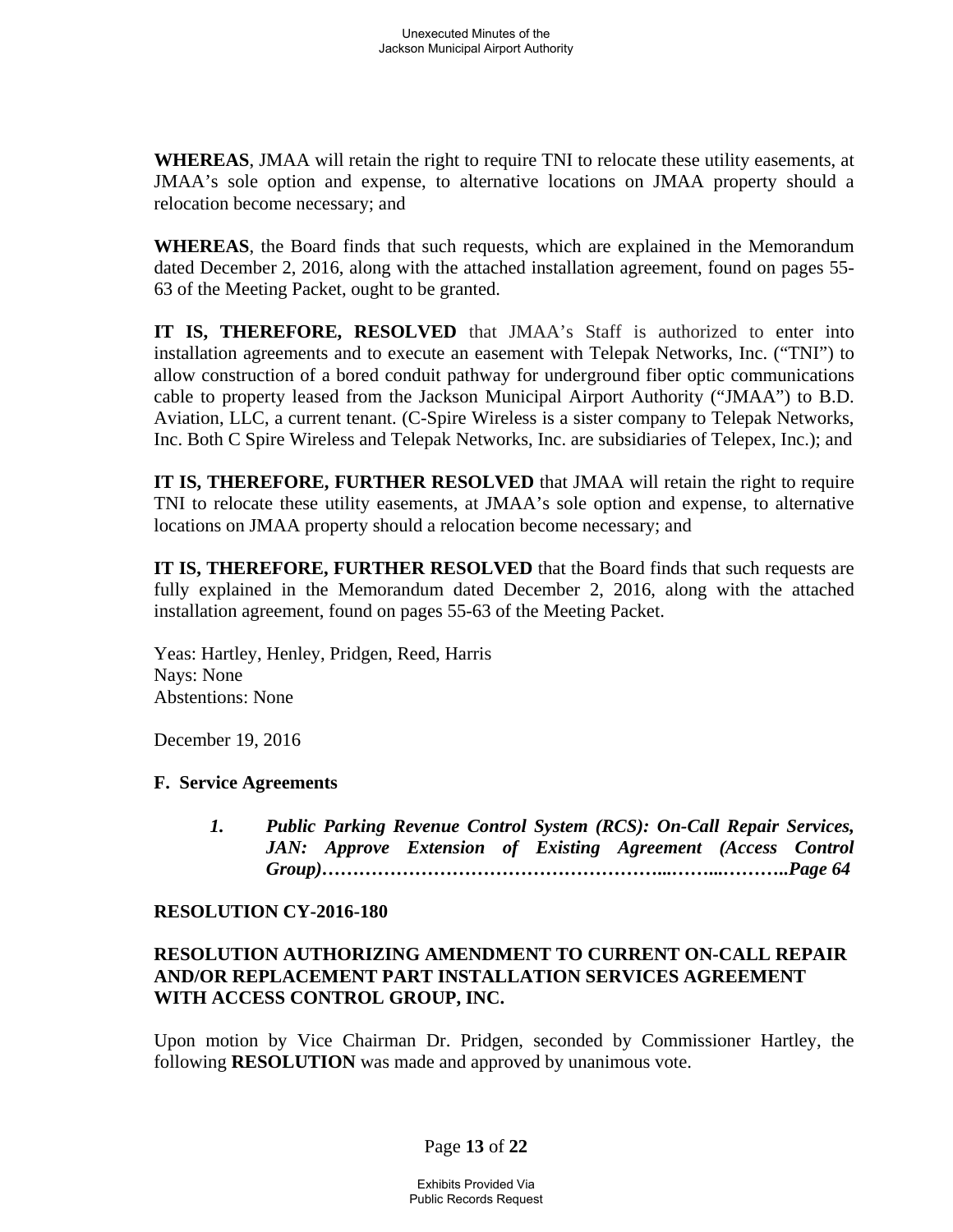**WHEREAS**, the Board has considered Staff's request for authorization to amend the current agreement between the Jackson Municipal Airport Authority ("JMAA") and Access Control Group, Inc. ("ACG"), a Mississippi corporation, located in Jackson, Mississippi; and

**WHEREAS**, the requested amendment will extend the expiration date, February 4, 2017, of the current service agreement which provides on-call repair and installation services as to any needed replacement parts for the current parking lot revenue control system; and

**WHEREAS**, the requested amendment will extend the current agreement for eight (8) calendar months, from February 5, 2017, to October 5, 2017; and

**WHEREAS**, the not to exceed amount of the current service agreement is \$25,000, the not to exceed amount for the requested amendment is \$40,000.00 and if the requested amendment is approved, the total amount of the current agreement and requested amendment will not exceed \$65,000.00; and

**WHEREAS**, the requested amendment retains the option of JMAA to terminate the agreement upon the installation of a new revenue control system included in the current agreement; and

**WHEREAS**, the Board finds that such requests, which are explained in the Memorandum dated November 28, 2016, found on pages 64-66 of the Meeting Packet, ought to be granted.

**IT IS, THEREFORE, RESOLVED** that JMAA's Staff is authorized to amend the current agreement between the Jackson Municipal Airport Authority ("JMAA") and Access Control Group, Inc. ("ACG"), a Mississippi corporation, located in Jackson, Mississippi; and

**IT IS, THEREFORE, FURTHER RESOLVED** that the requested amendment will extend the expiration date, February 4, 2017, of the current service agreement which provides oncall repair and installation services as to any needed replacement parts for the current parking lot revenue control system; and

**IT IS, THEREFORE, FURTHER RESOLVED** that the requested amendment will extend the current agreement for eight (8) calendar months, from February 5, 2017, to October 5, 2017; and

**IT IS, THEREFORE, FURTHER RESOLVED** that: (i) the not to exceed amount of the current service agreement is \$25,000; (ii) the not to exceed amount for the requested amendment is \$40,000.00; and (iii) if the requested amendment is approved, the total amount of the current agreement and requested amendment will not exceed \$65,000.00; and

**IT IS, THEREFORE, FURTHER RESOLVED** that the requested amendment will retain the option of JMAA to terminate the agreement upon the installation of a new revenue control system included in the current agreement; and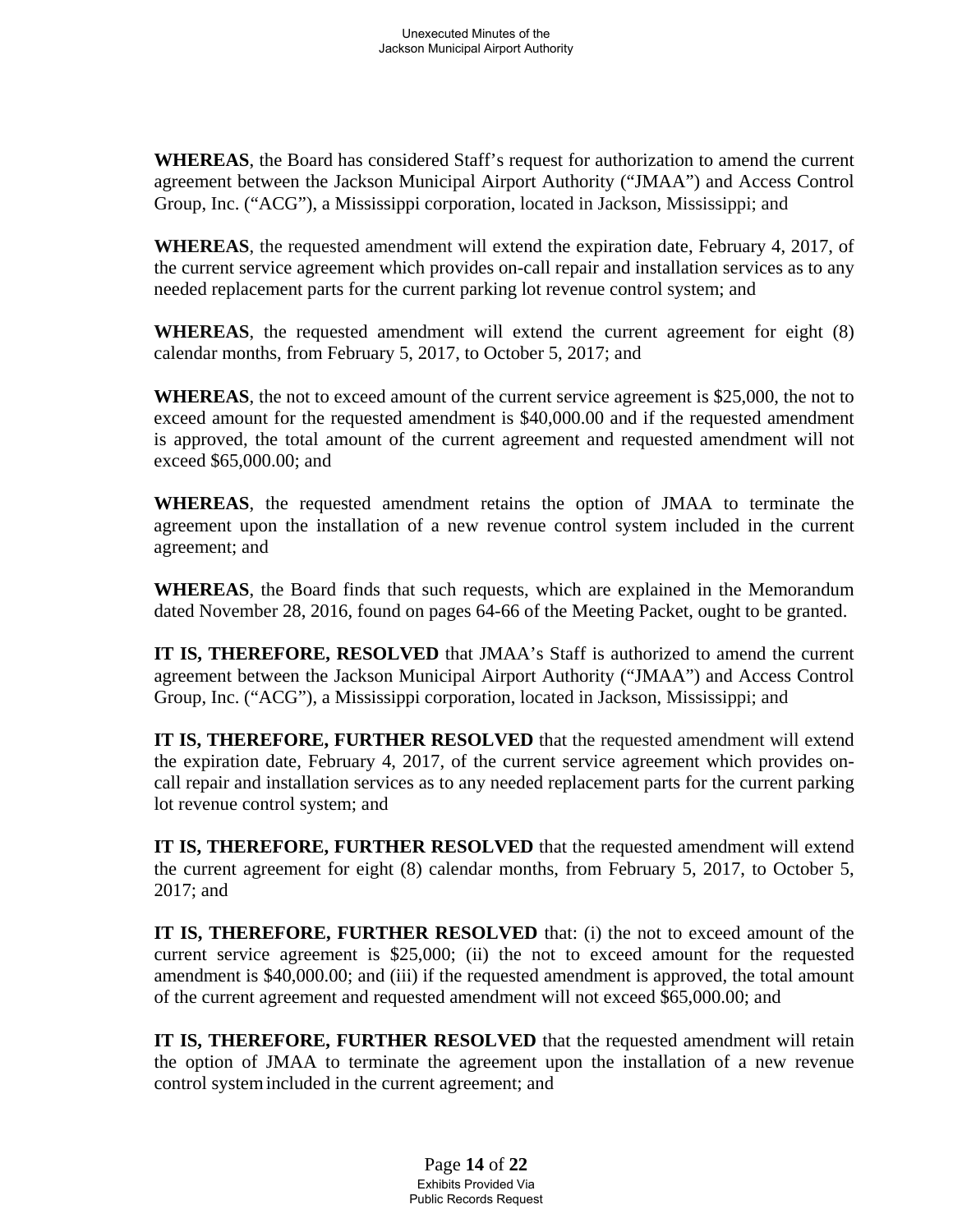**IT IS, THEREFORE, FURTHER RESOLVED** that the Board finds that such requests are fully explained in the Memorandum dated November 28, 2016, found on pages 64-66 of the Meeting Packet.

Yeas: Hartley, Henley, Pridgen, Reed, Harris Nays: None Abstentions: None

December 19, 2016

## *2. State Representation Consulting Services, JMAA: Extension of Existing Agreement (WT Associates) …………………………………………..Page 67*

Vice Chairman Dr. Pridgen moved to authorize the extension of the consulting services contract with WT Consultants, and the motion was seconded by Commissioner Hartley.

Commissioner Harris stated that if the Board votes to extend the agreement with WT Consultants, then the contract needs to include language requiring: (i) WT Consultants to meet with Attorney Regina May, JMAA's legislative liaison, at least once weekly, and (ii) the submission of a monthly report to the Board of Commissioners.

## **RESOLUTION CY-2016-181**

# **RESOLUTION TO AMEND MOTION RE RESOLUTION AUTHORIZING EXTENSION OF CONSULTING SERVICES CONTRACT WITH WT CONSULTANTS**

Upon motion by Commissioner Harris, seconded by Vice Chairman Dr. Pridgen, the following **RESOLUTION** was made and approved by unanimous vote.

**WHEREAS**, Commissioner Harris has requested that the Board consider additional requirements to be included in the contract extension that WT Consultants: (i) meet with Attorney Regina May, JMAA's legislative liaison, at least once weekly and (ii) submit a monthly report to the Board of Commissioners; and

**WHEREAS**, a motion to authorize extension of the consulting services contract with WT Consultants has been moved and seconded by the Board of Commissioners; and

**WHEREAS**, the Board desires to include in the contract extension with WT Consultants the additional requirements stated above; and

**WHEREAS**, the Board will include in the contract extension with WT Consultants the additional requirements stated above; and

**IT IS, THEREFORE, RESOLVED** that the current motion to authorize extension of the

Page **15** of **22**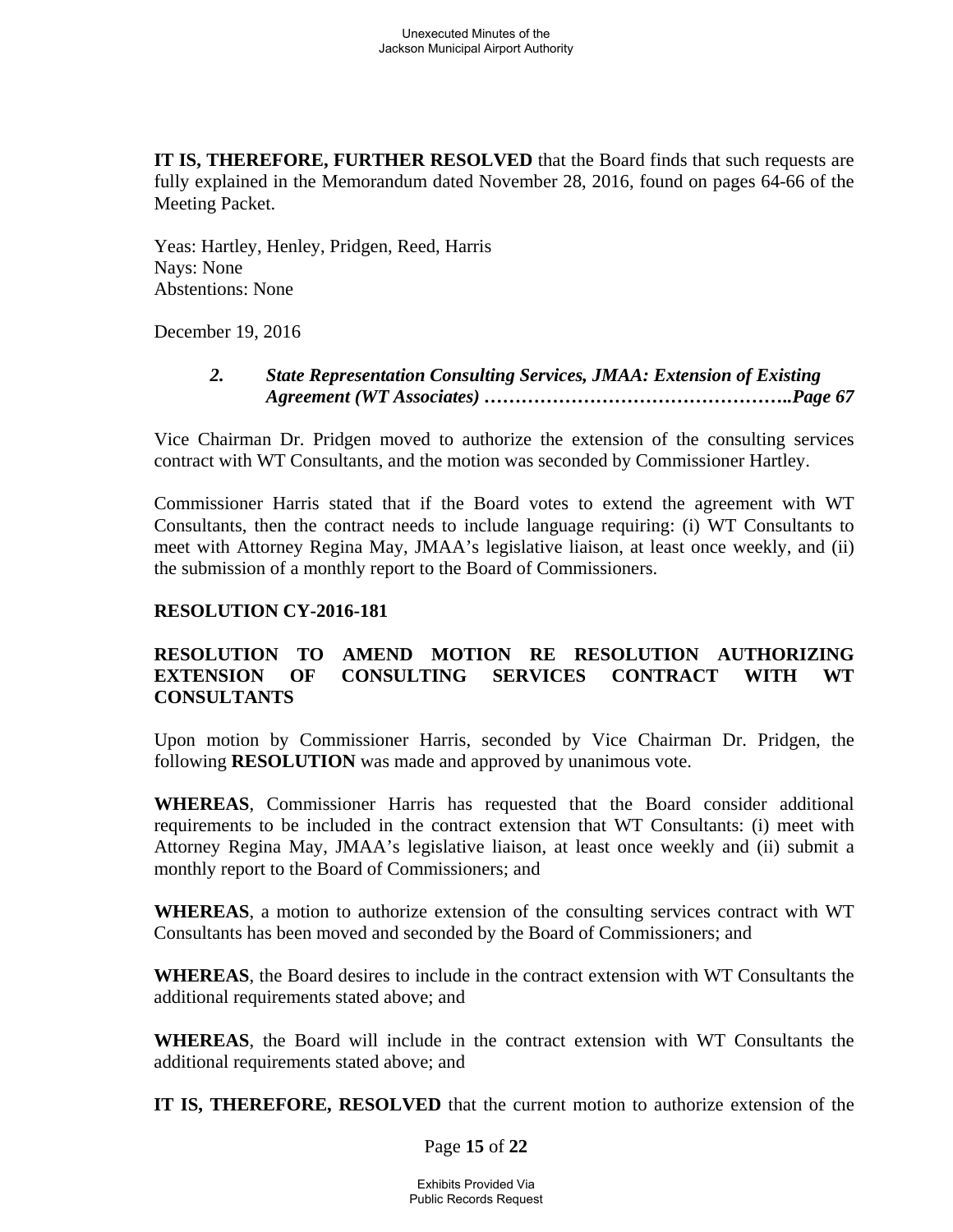consulting services contract with WT Consultants shall be amended to include the requirements that WT Consultants: (i) meet with Attorney Regina May, JMAA's legislative liaison, at least once weekly; and (ii) submit a monthly report to the Board of Commissioners.

Yeas: Harris, Hartley, Henley, Pridgen, Reed Nays: None Abstentions: None

December 19, 2016

### **RESOLUTION CY-2016-182**

## **RESOLUTION AUTHORIZING AN AMENDMENT OF THE CONSULTING SERVICES CONTRACT WITH WT CONSULTANTS**

Upon motion by Vice Chairman Dr. Pridgen, seconded by Commissioner Hartley, and amended by motion of Commissioner Harris that was accepted by unanimous vote, the following **RESOLUTION** was made and approved by unanimous vote.

**WHEREAS**, the Board has considered Staff's request for authorization to amend the existing agreement of Jackson Municipal Airport Authority ("JMAA") with WT Consultants to extend the term of the agreement to March 31, 2017, the end of the 2017 Mississippi Legislative Session; and

**WHEREAS**, payment will be provided at the established rate for services of \$7,916.66 per month, plus reimbursable expenses and the total additional approved fees and expenses shall not exceed \$24,250.00; and

**WHEREAS**, the amendment shall also require WT Consultants to do the following: (i) meet with Attorney Regina May, JMAA's Legislative Liaison, at least once weekly; and (ii) submit a monthly report to the Board of Commissioners.

**WHEREAS**, the Board finds that such request, which is explained in part, in the Memorandum dated December 15, 2016, found on pages 67-68 of the Meeting Packet, ought to be granted.

**IT IS, THEREFORE, RESOLVED** that JMAA's Staff is authorized to amend the existing agreement of Jackson Municipal Airport Authority ("JMAA") with WT Consultants to extend the term of the agreement to March 31, 2017, the end of the 2017 Mississippi Legislative Session; and

**IT IS, THEREFORE, FURTHER RESOLVED** that payment will be provided at the established rate for services of \$7,916.66 per month, plus reimbursable expenses and the total additional approved fees and expenses shall not exceed \$24,250.00; and

> Page **16** of **22** Exhibits Provided Via Public Records Request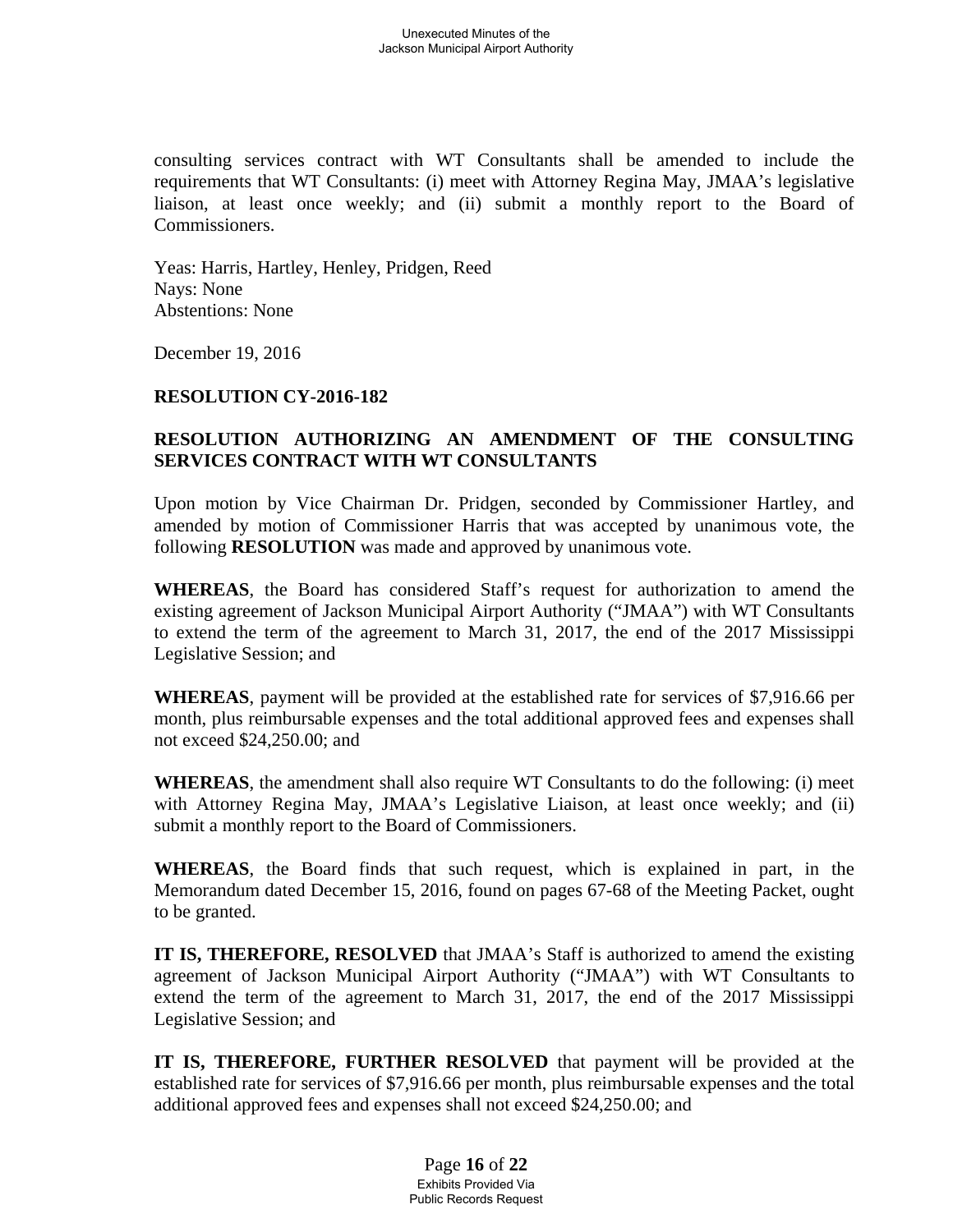**IT IS, THEREFORE, FURTHER RESOLVED** that the amendment shall also require WT Consultants to do the following: (i) meet with Attorney Regina May, JMAA's Legislative Liaison, at least once weekly, and (ii) submit a monthly report to the Board of Commissioners.

**IT IS, THEREFORE, FURTHER RESOLVED** that the Board finds that such request is explained, in part, in the Memorandum dated December 15, 2016, found on pages 67-68 of the Meeting Packet.

Yeas: Hartley, Henley, Pridgen, Reed, Harris Nays: None Abstentions: None

December 19, 2016

Ms. Robin Byrd, Procurement Manager, addressed the Board about the information requested by Commissioner Pastor Henley as to the cost difference of JMAA using a color printer to make non-color copies versus using a non-color printer to make non-color copies. She said that the Staff conducted an analysis of the base cost and historical impression quantities. The analysis conducted found that it would cost more to replace the color printers with non-color printers. This is because the base cost of the non-color printers is more due to the technology of the equipment.

### **RESOLUTION CY-2016-183**

## **RESOLUTION TO TAKE FROM THE TABLE THE PREVIOUSLY TABLED MOTION TO AUTHORIZE STAFF TO EXECUTE AN EQUIPMENT RENTAL AGREEMENT WITH ROBERT J. YOUNG, LLC DBA AS RJ YOUNG COMPANY, INC ("RJ YOUNG")**

Upon motion by Commissioner Hartley, seconded by Vice Chairman Dr. Pridgen, the following **RESOLUTION** was made and approved by unanimous vote.

**WHEREAS**, the Board tabled the motion to authorize Staff to execute an equipment rental agreement with Robert J. Young, LLC dba RJ Young Company, Inc.; and

**WHEREAS**, the Board has now received from Staff the information previously requested by Commissioner Pastor Henley; and

**WHEREAS,** the Board desires to take from the table and consider the previously tabled motion.

**IT IS, THEREFORE, RESOLVED** that the Board takes from the table the previously tabled motion as to the Staff's request for authority to execute an equipment rental agreement with RJ Young Company, Inc.

Page **17** of **22**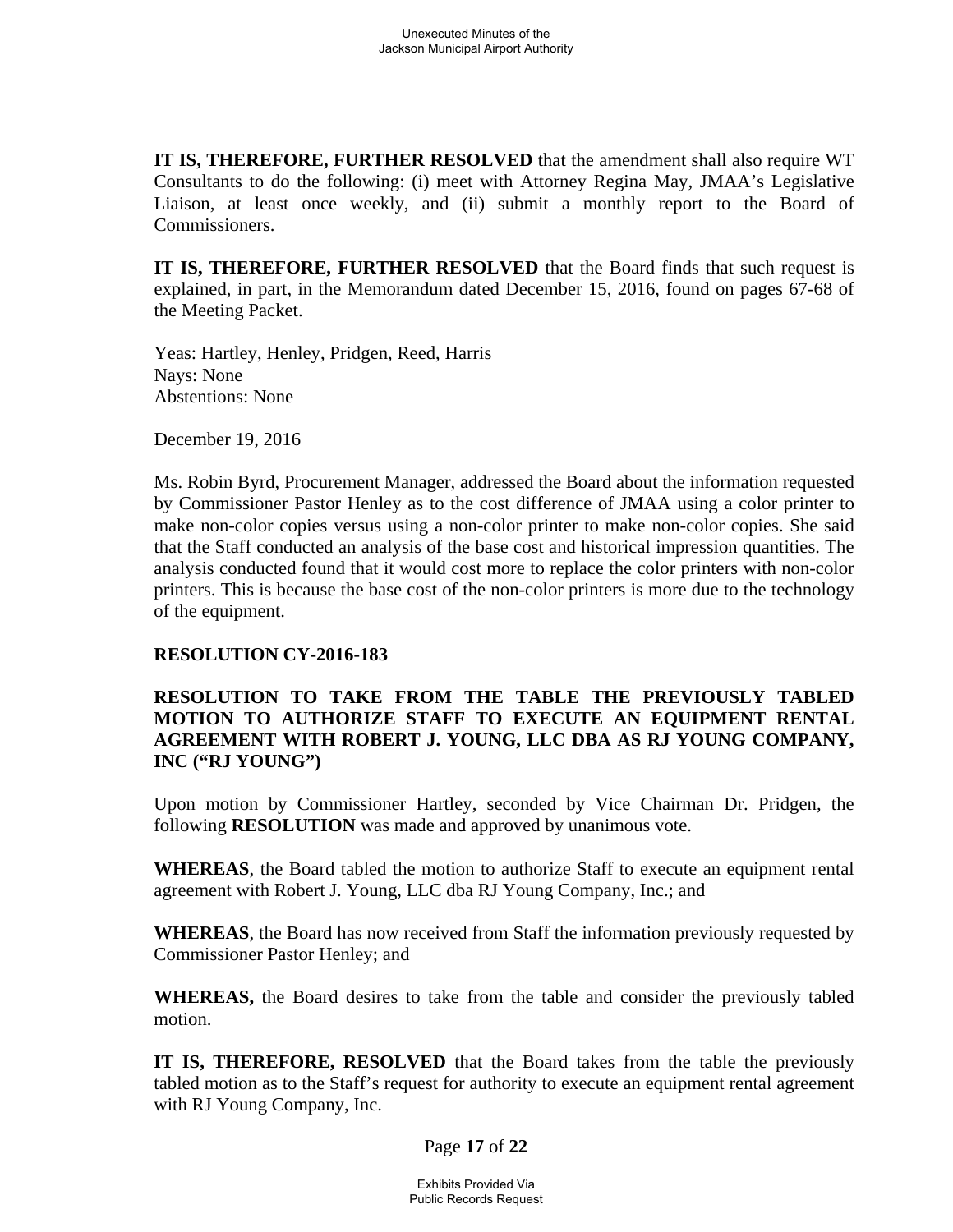Yeas: Harris, Hartley, Henley, Pridgen, Reed Nays: None Abstentions: None

November 21, 2016

## **RESOLUTION CY-2016-184**

## **RESOLUTION AUTHORIZING STAFF TO EXECUTE AN EQUIPMENT RENTAL AGREEMENT WITH ROBERT J. YOUNG, LLC DBA RJ YOUNG COMPANY, INC ("RJ YOUNG")**

Upon motion by Vice Chairman Dr. Pridgen, seconded by Commissioner Hartley, the following **RESOLUTION** was made and approved by unanimous vote.

**WHEREAS**, the Board has considered Staff's request for authorization to execute an equipment rental agreement with Robert J. Young Company, LLC doing business as RJ Young Company, Inc. ("RJ Young"), a Tennessee limited liability company with a principal place of business in Nashville, TN and a local office in Jackson, Mississippi, to provide four (4) combination (printer, photocopier and scanner) machines for JMAA's business offices located at the Jackson-Medgar Wiley Evers International Airport (JAN); and

**WHEREAS**, the terms of the proposed agreement will be for thirty-six (36) months, commencing on January 1, 2017, and ending December 31, 2019; and

**WHEREAS**, the manufacturer and models of the machines and the number of each machine that Staff is requesting to rent are as follows:

 Three (3) Ricoh MP C4504 Machines One (1) Ricoh 6503 SP Machine

**WHEREAS**, the rental fee will be \$1,141.00 per month for the four (4) machines, for a total annual rental fee not to exceed \$13,692.00 and the total rental fee amount for the four (4) machines not to exceed \$41,076.00 for the thirty-six (36) month term of the rental.

**WHEREAS**, JMAA will pay additional fees for each copy and page printed by JMAA, as described at page forty-two (42) of the Packet, to cover the estimated cost of maintenance, which includes servicing, parts, drums, and toner; and

**WHEREAS**, the estimated total annual cost for copies and printed pages is \$10,000.00, as such, the estimated total annual cost for the rental fee and printing as to the four (4) machines is \$23,692.00 and \$71,076.00 for the thirty-six (36) month term of the rental agreement; and

**WHEREAS**, the Board finds that such request, which is explained in the Memorandum dated December 2, 2016, found on pages 41-43 of the Meeting Packet, ought to be granted.

> Page **18** of **22** Exhibits Provided Via Public Records Request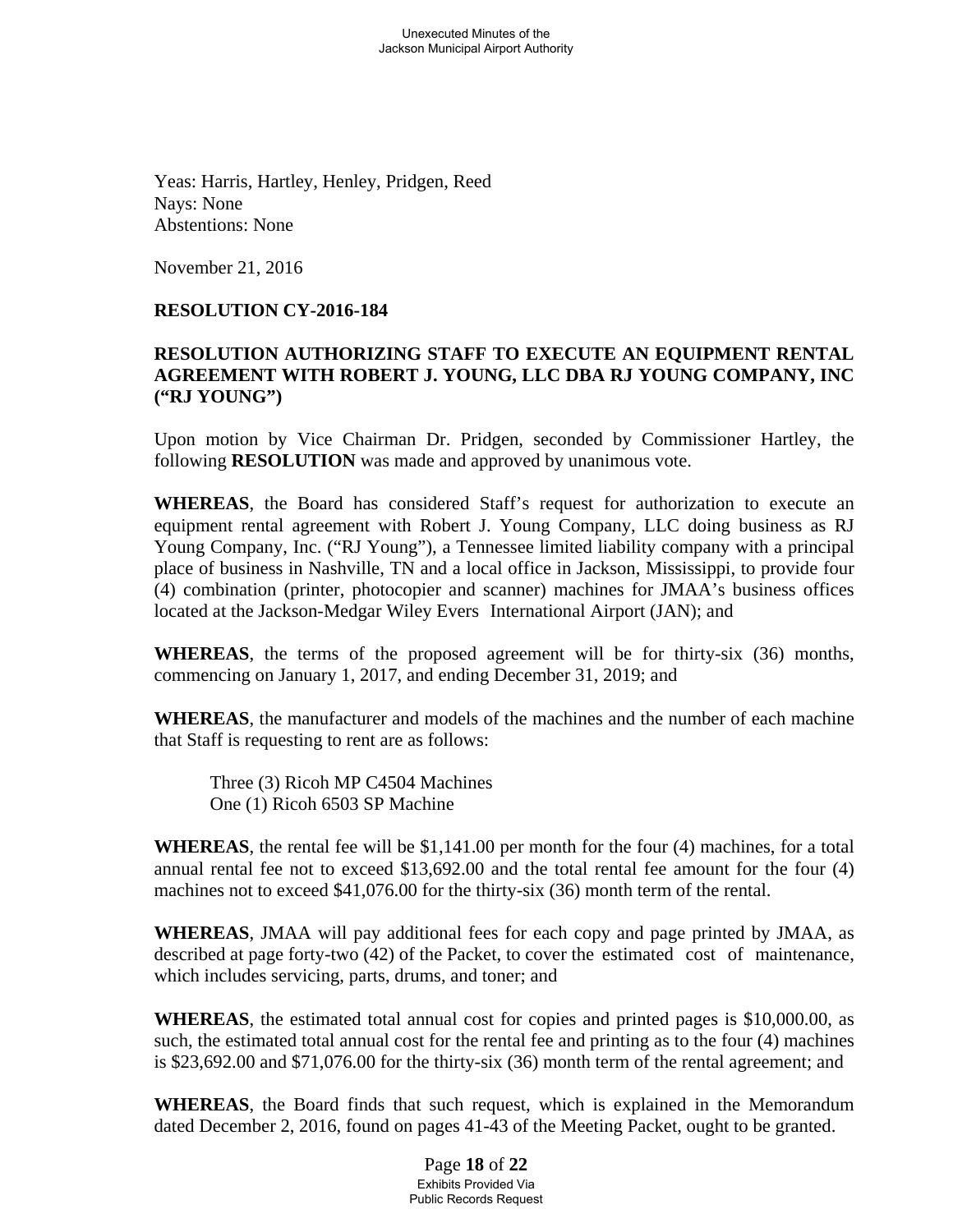**IT IS, THEREFORE, RESOLVED** JMAA's Staff is authorized to execute an equipment rental agreement with Robert J. Young Company, LLC, doing business as RJ Young Company, Inc. ("RJ Young"), to provide four (4) combination (printer, photocopier and scanner) machines for JMAA's business offices located at the Jackson-Medgar Wiley Evers International Airport (JAN); and

**IT IS, THEREFORE, FURTHER RESOLVED** that the terms of the proposed agreement will be for thirty-six (36) months, commencing on January 1, 2017, and ending December 31, 2019; and

**IT IS, THEREFORE, FURTHER RESOLVED** that the manufacturer and models of the machines and the number of each machine that Staff is requesting to rent are as follows:

 Three (3) Ricoh MP C4504 Machines One (1) Ricoh 6503 SP Machine

**IT IS, THEREFORE, FURTHER RESOLVED** that the rental fee will be \$1,141.00 per month for the four (4) machines, for a total annual rental fee not to exceed \$13,692.00 and the total rental fee amount for the four (4) machines not to exceed \$41,076.00 for the thirtysix (36) month term of the rental.

**IT IS, THEREFORE, FURTHER RESOLVED** that JMAA will pay additional fees for each copy and page printed by JMAA, as described at page forty-two (42) of the Packet, to cover the estimated cost of maintenance, which includes servicing, parts, drums, and toner; and

**IT IS, THEREFORE, FURTHER RESOLVED** that the estimated total annual cost for copies and printed pages is \$10,000.00, as such, the estimated total annual cost for the rental fee and printing as to the four (4) machines is \$23,692.00 and \$71,076.00 for the thirty-six (36) month term of the rental agreement; and

**IT IS, THEREFORE, FURTHER RESOLVED** that the Board finds that such request is fully explained in the Memorandum dated December 2, 2016, found on pages 41-43 of the Meeting Packet.

Yeas: Hartley, Pridgen, Reed, Harris, Henley Nays: None Abstentions: None

December 19, 2016

### **G. New Business**

Mr. Newman recognized Mr. Jack Thomas, Director of DBE & Community Development to

Page **19** of **22**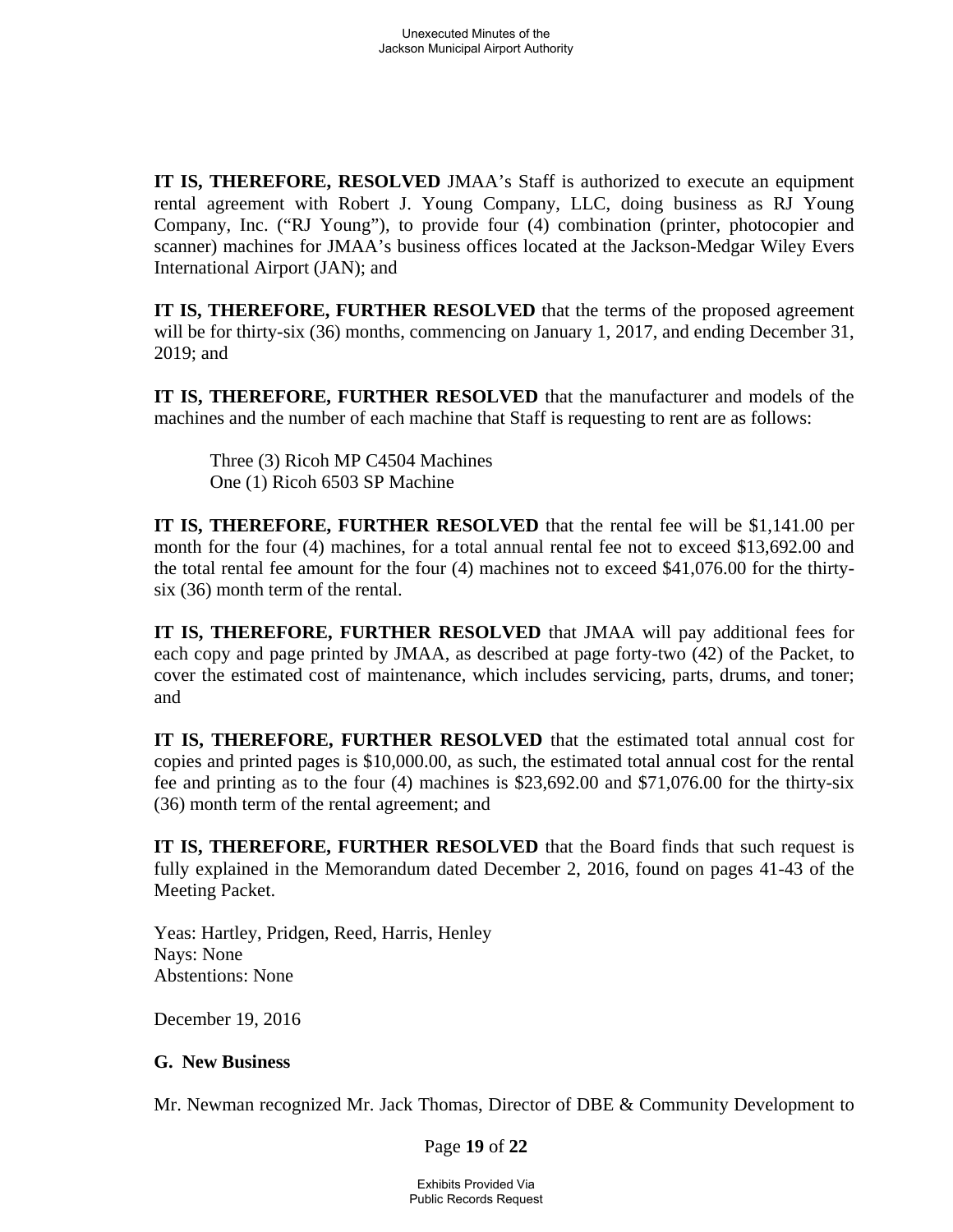introduce JMAA's newest team member.

Mr. Thomas then introduced Ms. Latanya Shirley, JMAA's new DBE Contract Manager for Compliance and informed the Board of the experience and intangibles that Ms. Shirley brings to the position and JMAA.

Next, Mr. Newman provided the Board with an update on the Pay Scale Study. He said Staff has not received the information. Further, he has met weekly with Ms. Antoine concerning the Study. He anticipates that Staff should be able to provide the Board Members with information concerning the Pay Scale Study in the near future.

### **OPEN SESSION**

Chairman Reed stated that it was necessary for the Board to enter Closed Session to determine if an Executive Session is appropriate and that she would entertain a motion to do such. Vice Chairman Dr. Pridgen then moved that the Board go into a Closed Session to discuss whether to go into an Executive Session to consider a matter that she believed could be discussed in Executive Session and Commissioner Hartley seconded the motion.

The Board unanimously resolved that the session was closed. Chairman Reed asked all, except Mr. Carl Newman, CEO, and attorneys from Walker Group, PC, and The May Law Firm, to leave the room.

All present, with the exceptions noted, were directed to vacate the room; this was done.

The Board went into Closed Session at 4:40 p.m.

### **CLOSED SESSION**

Commissioner Hartley then moved that the Board enter into Executive Session to discuss one (1) pending litigation matter, the Tony Yarber, et al. vs. Governor Dewey Phillip "Phil" Bryant, et al lawsuit and one (1) potential litigation matter concerning a construction project. Vice Chairman Dr. Pridgen seconded the motion to enter Executive Session, and the Commissioners voted 5-0-0 to enter Executive Session for the stated purposes.

The Closed Session ended at 4:45 p.m.

### **OPEN SESSION**

Chairman Reed then invited all persons outside the room to re-enter, some did. Chairman Reed then stated in Open Session that the Board, during Closed Session, voted to enter into Executive Session to consider one (1) pending litigation matter, the Tony Yarber, et al. vs. Governor Dewey Phillip "Phil" Bryant, et al lawsuit and one (1) potential litigation matter concerning a construction project.

Chairman Reed asked all present, with the exception of Mr. Carl Newman, CEO, and attorneys from Walker Group, PC and The May Law Firm, to leave the room.

> Page **20** of **22** Exhibits Provided Via Public Records Request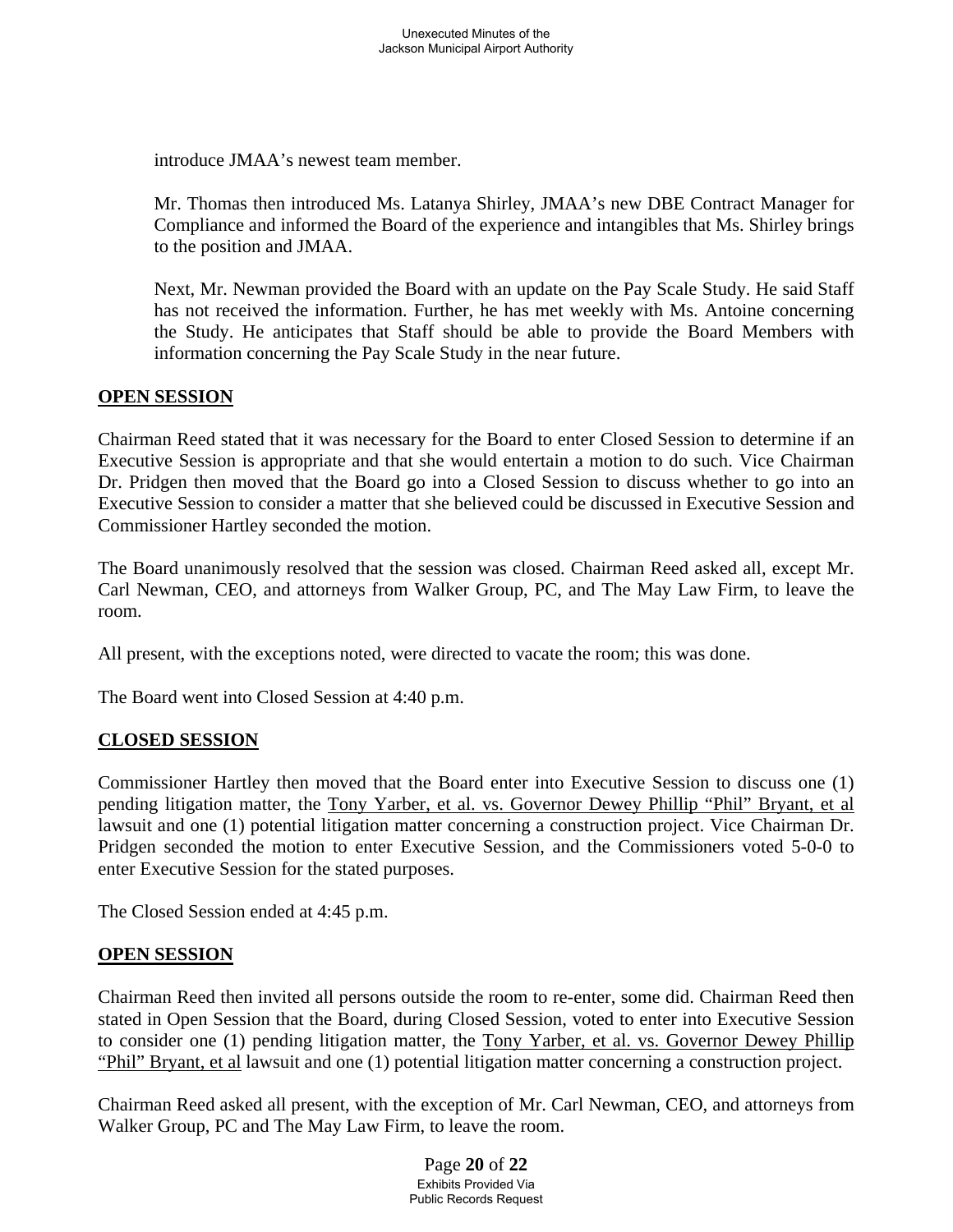All present, with the exceptions noted, were directed to vacate the room; this was done.

The Board went into Executive Session at 4:48 p.m.

### **EXECUTIVE SESSION**

During the Executive Session, the Board discussed one (1) pending litigation matter the Tony Yarber, et al. vs. Governor Dewey Phillip "Phil" Bryant, et al lawsuit and one (1) potential litigation matter concerning a construction project.

Commissioner Pastor Henley exited the Executive Session and Board Meeting at 5:19 p.m.

*1. The Board took no action as to one (1) pending litigation matter, the Tony Yarber, et al. vs. Governor Dewey Phillip "Phil" Bryant, et al lawsuit.* 

*2. The Board took no action as to one (1) potential litigation matter concerning a construction project.* 

Upon motion by Commissioner Hartley, seconded by Vice Chairman Dr. Pridgen, and unanimous approval of all four (4) Commissioners present (Reed, Pridgen, Harris, and Hartley), the Executive Session was ended at 5:31 p.m.

Chairman Reed invited all persons outside the room to re-enter; some did, and Chairman Reed announced that the meeting was once again open.

### **OPEN SESSION**

All persons outside the room were invited to rejoin the meeting in open session; some persons present outside the room re-entered.

Open Session reconvened at 5:34 p.m.

Chairman Reed announced that the meeting was once again open. She then announced that during Executive Session the Board discussed one (1) pending litigation matter, the Tony Yarber, et al. vs. Governor Dewey Phillip "Phil" Bryant, et al lawsuit and one (1) potential litigation matter concerning a construction project and took no action concerning the matters.

Mr. Newman informed the Board that information concerning the proposed JMAA Excellence Program will be provided in the near future.

### **VII. ADJOURNMENT**

Page **21** of **22**